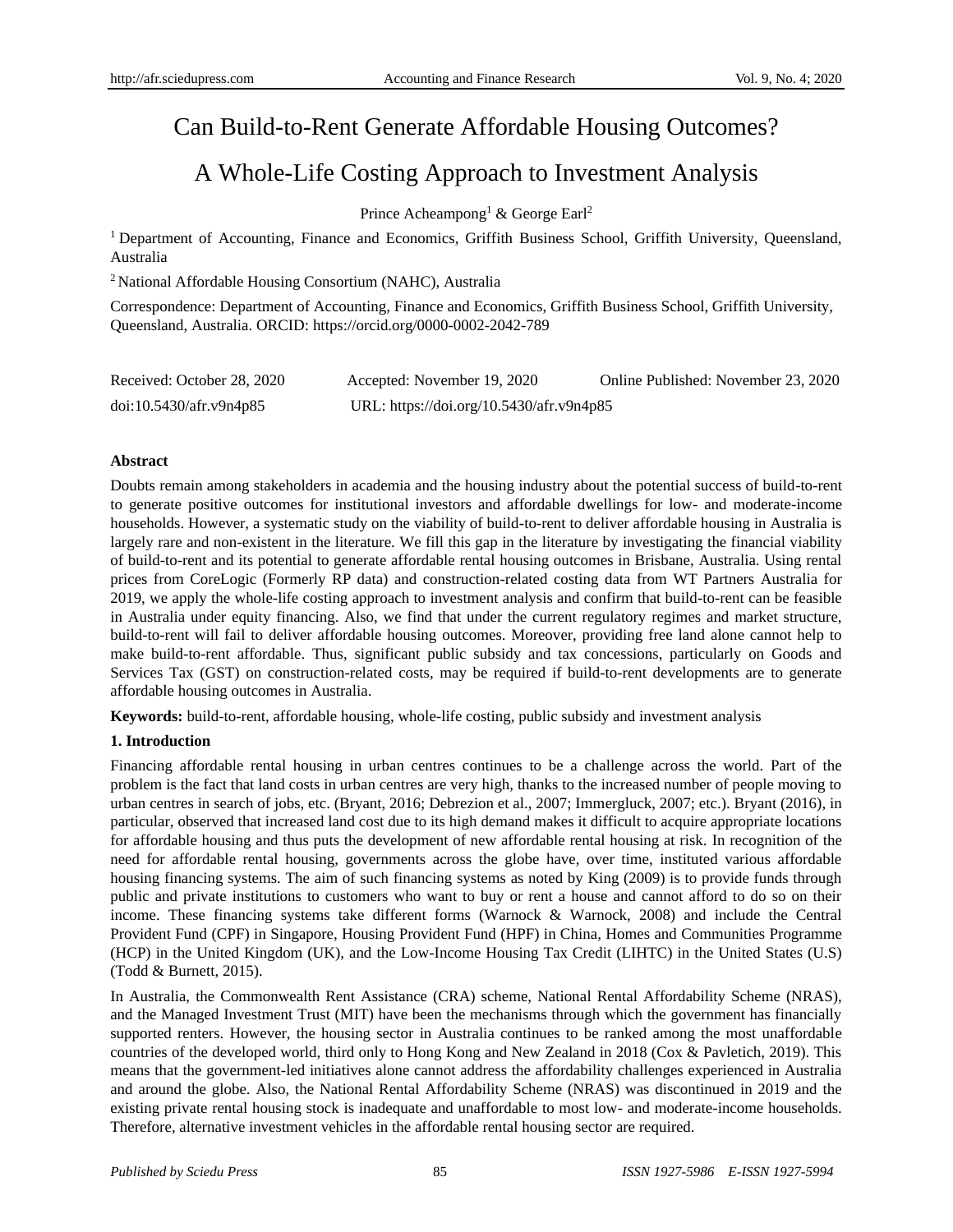Both the government and industry have been suggesting the introduction of build-to-rent (BtR) housing to boost the supply of rental housing at affordable rental prices in Australia (Cranston, 2017; Russo, 2017; etc.). A build-to-rent (BtR), as opposed to a Build-to-Sell, involves the development and professional management of large-scale residential property specifically for the "renter market", and it is controlled by institutional investors and developers. Build-to-rent has helped to deliver affordable rental housing alternatives in countries such as Switzerland, the Netherlands, USA, Japan, and the UK. Moss (2018) notes that the "build-to-rent" market in the UK is growing strongly and nearly 20,000 BtR units have been constructed with over 80,000 more under planning or construction. However, except for private developers such as Grocon and Mirvac, who are developing unaffordable build-to-rent properties across some states, there is no established market in Australia for build-to-rent. The commonwealth government's budget for 2017 discussed policy initiatives on affordable housing that sought to boost affordable housing provision and "encourage Social Impact Investment". The aim was to reduce youth homelessness in Australia through investment tax incentives such as the additional 10 per cent Capital Gains Tax (CGT) discount to resident individuals who invest in qualifying affordable housing.

Nonetheless, there is seemingly a lack of interest on the part of institutional investors to channel their investable funds into the affordable rental housing sector. The finance literature teaches that investors, whether individual or institutional, are rational and therefore will put their funds into investments where they can generate maximum returns at minimal risk. Institutional investors and their agents are very keen on the risk-return nexus of their investment portfolios and will therefore not risk their capital into investments for which the prospects are not clear.

Two questions are asked whenever build-to-rent is discussed in Australia. First, will build-to-rent be financially viable in Australia? Second, can build-to-rent generate affordable housing outcomes without public subsidy? Answers to these questions, although critical, are currently rare in the literature—at least in the context of Australia, to the best of our knowledge. The only analysis of this subject matter identified in the literature is that of Pawson et al. in 2019. In the mentioned study, the authors modelled the potential feasibility of BtR in Australia, based on data and assumptions on five different BtR archetypes in the inner-city of Sydney, New South Wales. The general conclusion from their analysis suggests that build-to-rent could be feasible in Australia but will not result in the provision of affordable dwellings without some form of public subsidy. We extend the analysis on this subject by providing some new evidence in the context of Brisbane. We seek to answer two questions: (1) Can commercial build-to-rent investment be financially viable to attract institutional investors? (2) Can build-to-rent generate affordable housing outcomes in Brisbane, Australia? The paper also focusses on a typical residential build-to-rent over a longer time horizon as opposed to the 10-year investment period assumed by Pawson et al. (2019).

Our paper further contributes to the investment appraisal literature by applying the whole-life cost approach to analyse build-to-rent affordable housing. This approach analyses commercial and residential investments from the pre-development phase through to the management of the property over the life cycle of the project. The use of WLC, as noted by the Royal Institute of Chartered Surveyors (RICS, 1986), allows investment alternatives to be more effectively evaluated and choices made between options. Again, the WLC helps to effectively manage completed projects as it considers not only the initial cash outlay but also the impact of all other costs associated with the development. Clift (2003) notes that using WCL helps to determine whether a higher initial cash outlay is justified by reductions in future costs of alternative investments. The use of WLC approach further helps to optimise the total cost of ownership/occupation by striking a balance between the initial cash outlay and running costs (construction Client's Forum, 2000). The WLC approach ensures realistic budgeting for operation, maintenance, and repair, as well as ensuring that risk and cost analysis of loss of functional performance resulting from failure or inadequate maintenance is performed (construction Client's Forum, 2000). Notwithstanding the potential benefits associated with the WLC approach, its application has been limited to commercial real property developments. No systematic study on the application of the WLC approach to build-to-rent affordable housing has been cited in the literature, at least in the context of Australia. This paper is, therefore, the first empirical attempt to apply the WLC approach to analyse build-to-rent affordable housing in Australia.

Construction, development, and management-related expenditure data from WT Partnership Australia and National Affordable Housing Consortium (NAHC) on a proposed 100 units build-to-rent project in the inner city of Brisbane, Australia is used. We apply the whole-life cost approach to investment appraisal to analyse the financial feasibility of this project. As a preview of our results, we confirm that yes, a build-to-rent investment can be feasible in Australia, but it is not affordable without significant public subsidy. We note the Net Present Value (NPV) of the market rate build-to-rent is positive (\$7,878,881) and the Internal Rate of Return (6.02 per cent) is a little above the investors' required IRR of 6 per cent. This means that over a 30-year investment horizon, a build-to-rent investment that employs 100 per cent equity capital and is at a discount rate of 4.5 per cent to 6 per cent is financially viable. Also, the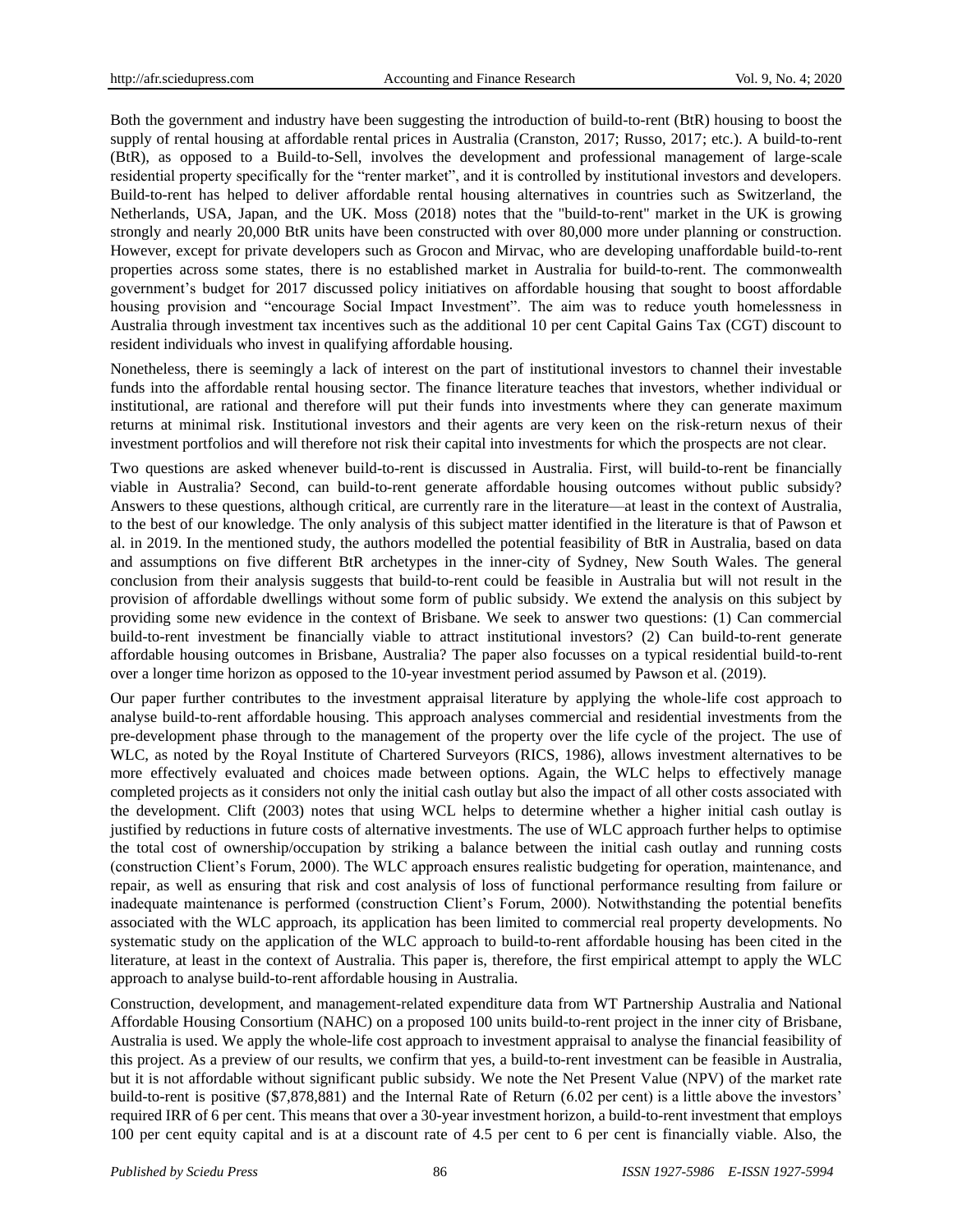investment yields a positive NPV of \$2,143,555 over a 25-year horizon, but the IRR is 5 per cent, which is below the investors' required IRR of 6 per cent. Over a 20-year horizon, however, the investment fails to generate a positive NPV. A negative NPV of \$-4,266,844 and the IRR is 3.22 per cent, which is significantly below the investors' required IRR of 6 per cent. In addition, we find that the investment yields a positive NPV of \$ 4,106,635 over a 30-year horizon when 10 per cent of debt capital is incorporated into the capital structure at an amortised cost of 4.5 per cent. However, such a financing arrangement fails to yield the investors' required IRR of 6 per cent. The IRR resulting from the incorporation of 10 per cent debt capital is 5.3 per cent, which is below the required 6 per cent. The required IRR is only obtainable when the debt proportion is 1 per cent or lower.

The findings also show that under the current regulatory regimes and market structure, build-to-rent will fail to deliver affordable housing over a thirty-year (30) investment horizon. Again, we observe that providing free land and absorbing land-related costs, such as that of legal transfer and stamp duty, does not help to make build-to-rent affordable. Thus, significant public subsidy; some form of rezoning; and tax concessions, particularly, Goods and Services Tax on construction-related costs, might be required if build-to-rent developments are to generate affordable housing outcomes in Australia.

The remainder of the paper is organised as follows: the theoretical framework of build-to-rent as an investment vehicle, a review of how the build-to-rent has been applied in the United States of America (USA) and the United Kingdom (UK), and the Australian precursor developments. This is followed by the methodology of the paper. The discussion of the empirical results is presented next, and we conclude the paper with some policy recommendations.

## **2. Conceptual Framework of Build-to-Rent Housing**

Build-to-rent (BtR), as opposed to a build-to-sell investment, encompasses the development, professional management, and control of large-scale residential property by institutional investors and developers specifically for the "renter market". Traditionally, developers build houses to sell to either owner–occupiers or investors. For instance, a developer like Mirvac builds apartments to sell them but not to hold them back and rent them out. Build-to-rent, on the other hand, is a long-term investment channel where developers are required to hold on to the constructed dwellings and collect the rental proceeds over a longer period. The developers can also sell shares in the project to investors (both institutional and private) who then share in the profits coming out of the investment.

As observed by Cranston (2017), if one can identify a developer and the necessary support given, then the developer will be able to construct dwellings on a large scale for long-term rental occupancy. Thus, BtR targets the growing "renter market" seeking secure long-term rentals with increased amenity. Superannuation funds in particular, whether small or large, are thought to be particularly suited for the BtR model due to its potential for constant cash flows (rent income) and less riskiness. According to Moss (2018), a build-to-rent development is different from the traditional private rental apartments, which are typically composed of individual flats and dwellings designed with the ultimate focus on owner–occupiers. The author also notes that the traditional private rental apartments are inundated with poor management and ill-suited tenancy arrangements. Following from the discussions above, we conceptualise the BtR model as in Figure 1.



Figure 1. Conceptualisation of build-to-rent model Source: Authors construct, 2020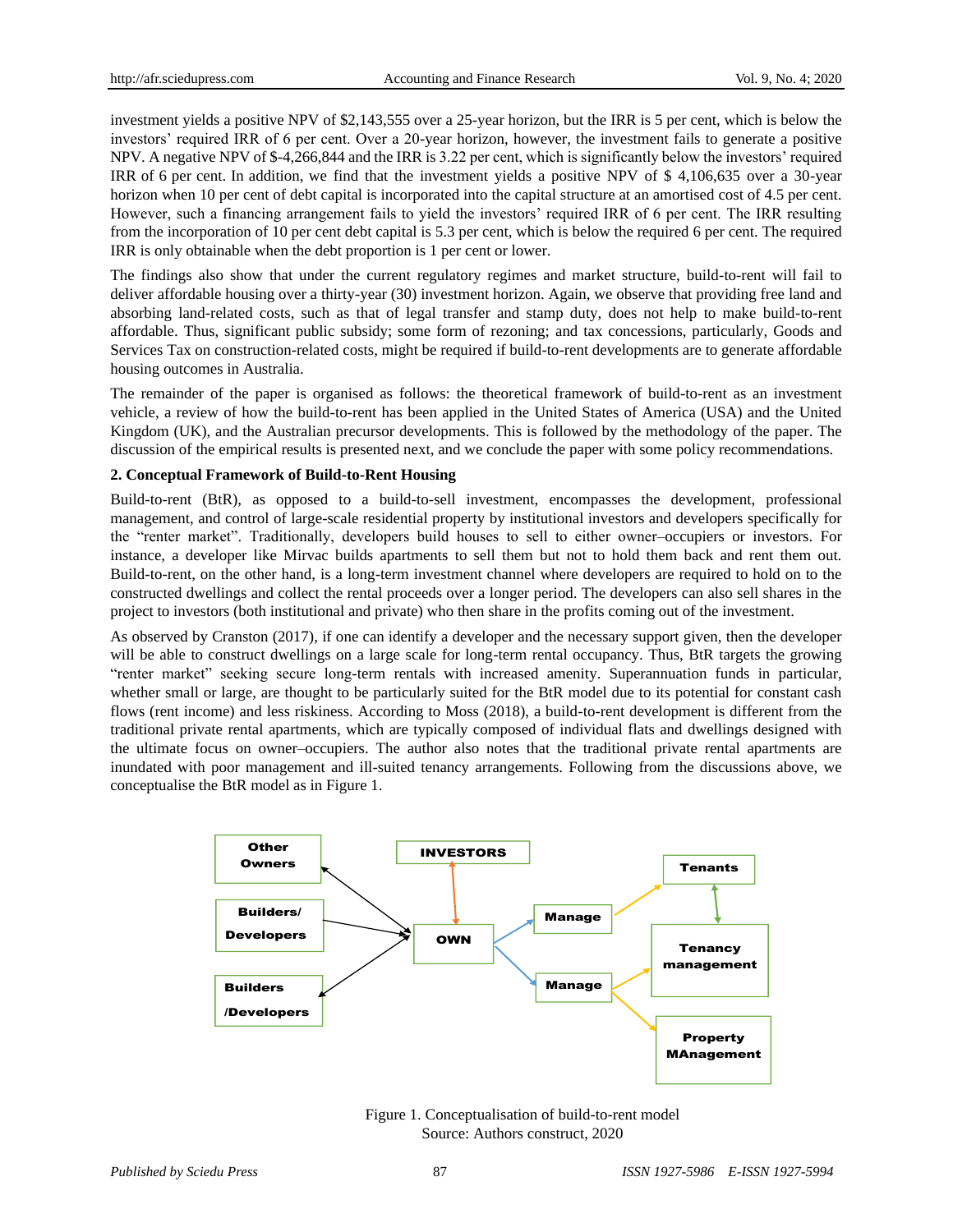Moss (2018) notes that BtR developments present several benefits to market participants, among which are:

- Build-to-rent dwellings are completed faster than dwellings for sale. This is because BTR does not suffer the same issue of the oversaturated market and its associated risks. For instance, a developer or builder is highly unlikely to construct a 2,000-unit scheme in the market in one go because of concerns over the impact on sales value. On the contrary, a rental property owner will often be confident they can succeed with such a scheme rapidly.
- Build-to-rent investors are more likely to build larger schemes than housebuilders do. Judging from the definition of a BtR investment by the BPF, dwellings of 50 units are considered the minimum size to qualify as a BtR. Developers most often than not also look for bigger schemes to benefit from economies of scale; a case can be made for Quintain, which is delivering 5,000 units at Wembley Park.
- Build-to-rent presents an attractive option for households and individuals who cannot or are unwilling to buy their own homes, allowing people to live near the jobs and services they need.
- Build-to-rent represents an avenue for attracting alternative sources of capital into the housing property market. This is because traditional housing developments, which are usually associated with high-risk and short investment cycles, do not appeal to pension funds looking for long-term cash inflows.
- Since BtR investors seek returns over decades, it is believed that BtR investment will be less sensitive to economic cycles than traditional buildings for sale. Unavoidably, private homebuyers are very sensitive to immediate economic fluctuation; on the contrary, long-term investors who can forecast a long-term demand for the property may be keen to capitalise on bargains in a recession (Moss, 2018).

Although the BtR model can be harnessed to supply affordable dwellings, it is not automatic that all BtR projects will result in the provision of affordable housing. By build-to-rent affordable housing, we mean the provision of rental housing at rental prices that can meet the demand of low- and moderate-income households who cannot afford to rent at market prices. Mia (2018) believes that affordable BtR can only happen if there are favourable regulatory and tax regimes. Globally, countries such as Switzerland, the Netherlands, the United States of America (USA), Japan, and the United Kingdom (UK) have all advanced in developing BtR markets in their respective economies. We present a review of how the BtR models have been implemented in the UK and the USA.

# *2.1 Build-to-Rent Housing Systems: the UK Experience*

According to Stephens et al. (2018), the private rental housing sector houses about 19 per cent (i.e. a 100% increase over the last 20 years' figure) of all households in the UK. Before 2015, the buy-to-let private rental housing concept dominated the rental sector in the UK; Ronald and Kadi (2016) note that owners of these private rental housing units are mostly individuals controlling one or two 'buy-to-let' (BtL) rental properties. Wilcox and Williams (2018) observe that from 2015, however, BtL acquisitions have declined; the authors attribute this decline to the advent of the prudential lending restrictions and winding back of tax concessions. Again, government policy initiatives after 2012 spurred growth in the UK housing and finance market. The result is the reintroduction of the "purpose-built-for-market" rental development last seen in the 1930s.

Authorities in the UK actively support the build-to-rent scheme. The BtR programme involved an initial £1billion off-balance-sheet funding from the government to support the development of market rental units (by institutional investors, private developers, and social proprietors) and other initiatives to reduce constraints on investment (Homes and Communities Agency, 2012b). Government funding for private initiatives was the mainstream and focussed on integrating the rental sector where assistance was provided based on who was to be housed, rather than who owned the property (Webb, 2012). Framer and Donnel (2013) observed that in England alone, more than half of the local authorities stand willing to support viable BtR developments. In further affirming its support for the BtR scheme, the UK government also provides bridge financing to the developers as a means of bearing part of the risk associated with the development until all developed properties are fully let out (O'Donovan, 2014; cited in Earl et al. 2017).

In November 2016, the London council published a draft Supplementary Planning Guidance (SPG), which provides that a project must go through a viability process if the affordable houses consist of less than thirty-five (35) per cent of the developments. The SPG also gives authorities the opportunity to offer general assistance, including institutional investment on public land. The London council defines the general scope of developments qualifying as build-to-rent housing. By the council's definition, any development that satisfies the following nine conditions is deemed as build-to-rent housing. These conditions are that they: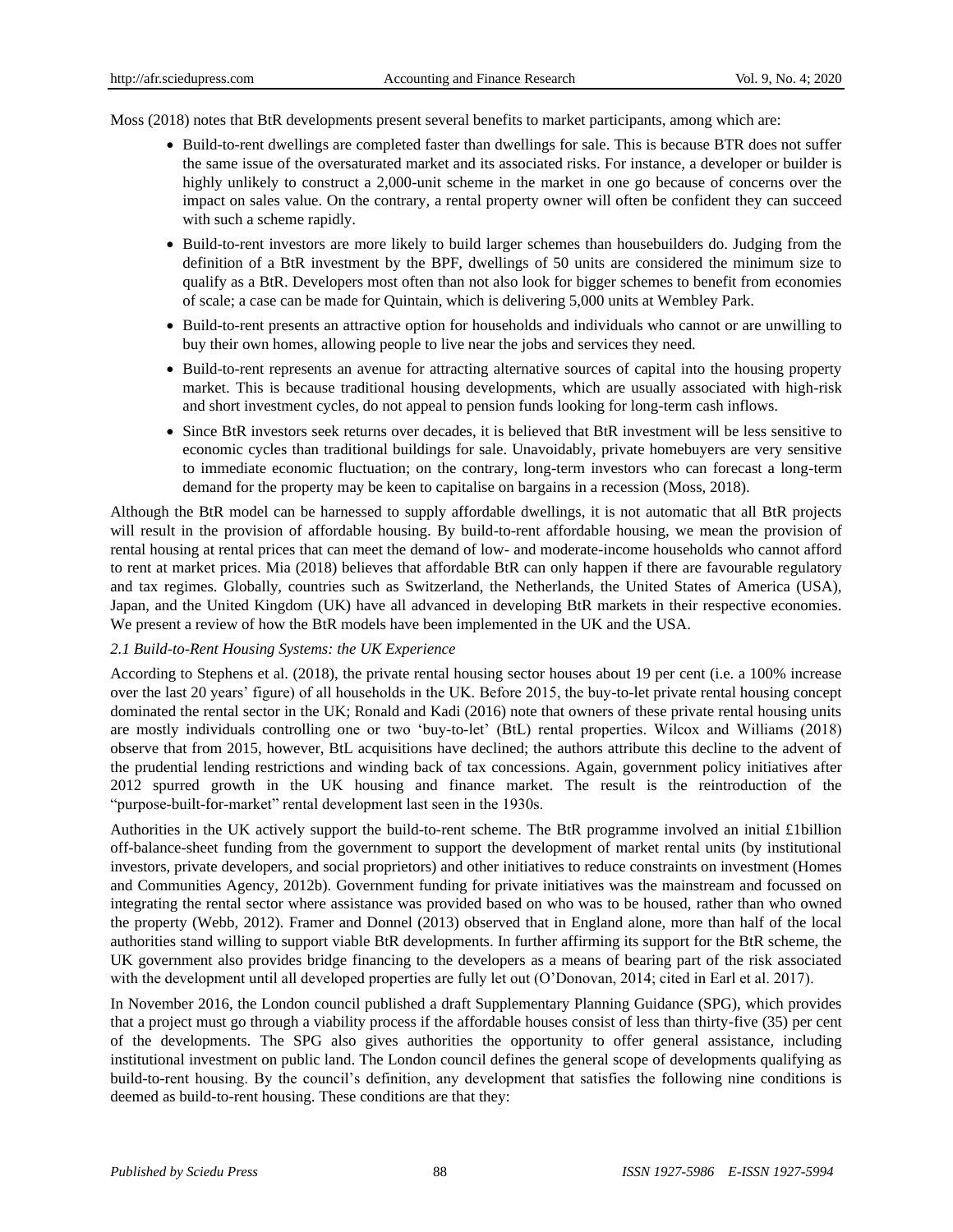- i. are a development, or block/phase within a development, of at least 50 homes—but boroughs can choose to set their threshold to reflect their housing market,
- ii. are the homes to be held as build-to-rent under a covenant for at least 15 years,
- iii. are self-contained homes that are let separately,
- iv. operate under unified ownership and management,
- v. offer longer tenancies (three years or more), with break clauses that allow the tenant to end the tenancy with one month's notice after six months,
- vi. provide certainty about the rent for the length of the tenancy, including the basis of any increase, which should be linked to a formula,
- vii. provide on-site management, although it does not have to be on-site full time,
- viii. operated by a provider with a complaints procedure in place and are members of a recognised ombudsman scheme, and
- ix. do not charge up-front fees of any kind to tenants or prospective tenants, other than deposits and rent in advance (London council, 2017).

The UK government currently focusses on incentivising institutional investors to participate fully to assure sufficient market size, depth, and liquidity in the sector. The call for private sector participation appears to have yielded some dividend in the UK, as various developers and institutional investors both in the UK and outside are actively providing BtR apartments in the UK. As reiterated earlier, the build-to-rent market in the UK is growing strongly to such an extent that over 20,000 BtR units have been completed and over 80,000 more are either in planning or under construction. UK investors such as Legal & General and M & G, together with investors from North America, the Middle East, and Australia, and builders and developers including Telford Homes, Balfour Beatty, and Willmott Dixon have been actively promoting BtR schemes (Moss, 2018). Furthermore, Canadian investor Ivanhoé Cambridge has also made some investments, as have Greystar and Atlas. Most recently, Courtland Partners, which is one of the biggest players in the US market, has also made some strategic acquisitions in the UK's BtR sector (Yates, 2018).

The initial reaction towards the BtR scheme at the local government level was a mixed one. While some planning departments were supportive of the BtR scheme, others were in complete disagreement with it. A report by Nexus planning cited in Moss (2018) indicates that in London, out of the 33 local authorities, only 30 per cent of them were in support of the BtR scheme and hence have planning policies towards its promotion. A majority of 46 per cent of these authorities disagreed with the BtR scheme, while the remaining 24 per cent appeared to be indifferent towards it. However, as more BtR participants complete their dwellings and enter the operation stage, some authorities have become aware of the fact that the BtR could help build their communities due to its professional management. This notwithstanding, some authorities remain unconvinced about the BtR model.

# *2.2 Build-to-Rent Housing Systems: the USA Experience*

Multifamily housing, the US version of the build-to-rent concept, represents residential buildings consisting of five or more rental apartments. The multifamily housing system has a long history and is a well-established and increasingly growing module of the overall American housing system (Pawson et al., 2019). Real estate companies, financial institutions, and individuals developed or acquired residential blocks as income-producing assets and held the properties in single ownership for the long term. Similar to owner–occupier mortgages, banks and thrift entities were the historical financing agents, and they raised and lent funds from the local market for the developments. However, Bradley et al. (1998) observed a swing in the financing sources to the effect that in the 1990s, most developments were funded directly from global capital markets using Real Estate Investment Trust vehicles. The result is that by the end of the 1990s, multifamily rental housing was seen to be more like a financial asset (Fields & Uffer, 2016). Yates (2018) also notes that the multifamily system has been maturing over the past two decades and, over time, BtR has been perceived by the citizenry as a viable lifestyle choice.

The Joint Center for Housing Studies at the Harvard University (JCHS, 2018) notes that 43 per cent, translating to 20 million of the total 47 million rental housing units in 2017, were in multifamily buildings. The JCHS (2018) further notes that in the recent past, a considerable proportion of the new multifamily developments have been located in high-rise buildings in downtown neighbourhoods and targeted at rich households. While events of the Global Financial Crisis (GFC) might have interrupted the growth of the multifamily housing sector, about 300,000 units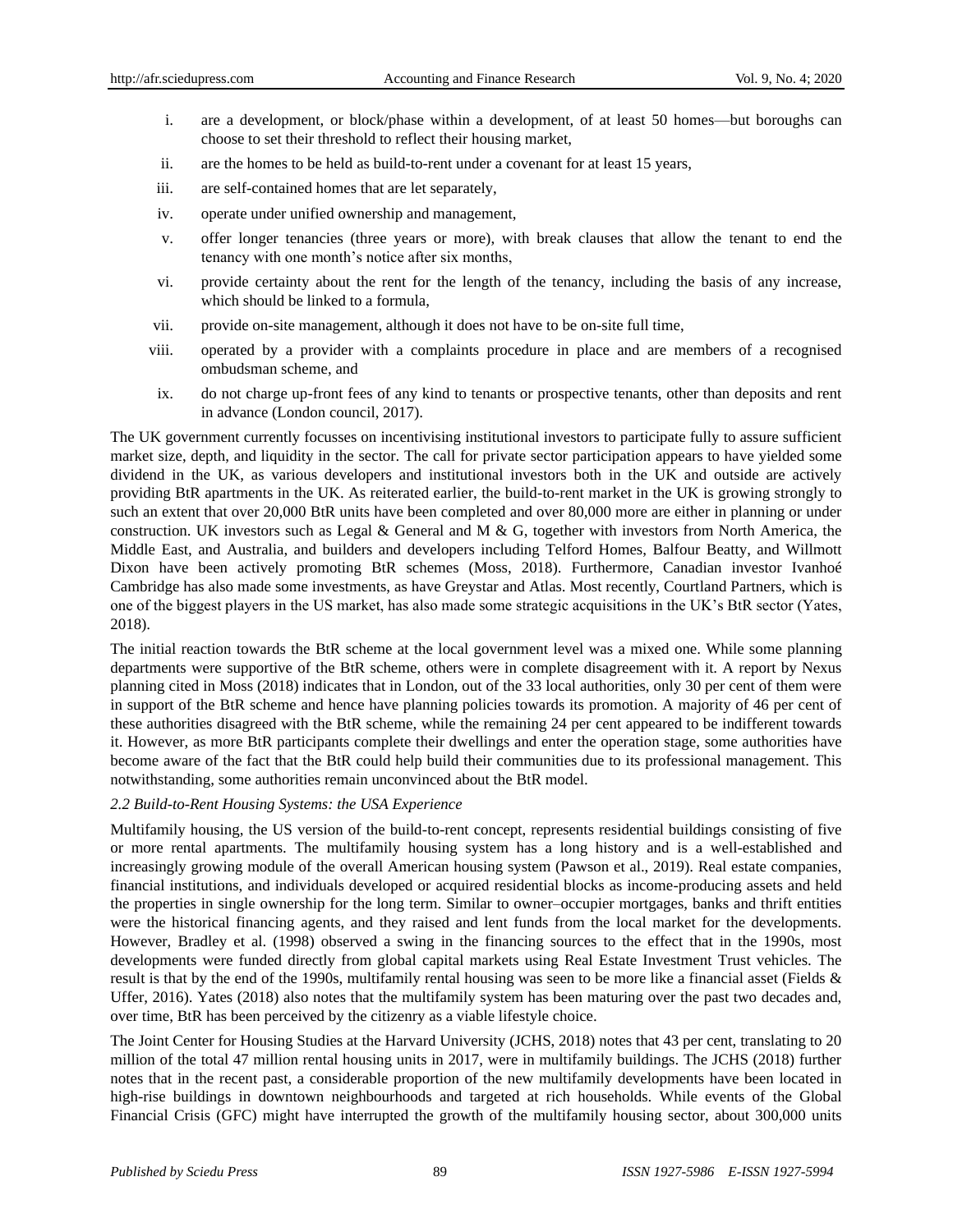have been added to the national stock of multifamily housing units every year for the past forty years (ibid; Bradley et al., 1998).

Data from the National Multifamily Housing Council (NMHC, 2019) website shows that several large industry players are involved in the growth of the multifamily housing industry in the USA. Chief among them is MAA, a Tennessee-based Real Estate Investment Trust with a current interest in about 101,954 homes as of 2018. On property management, however, Greystar Company from South Carolina has the largest dwelling stock. It had 418,000 units under its control in 2018. With about 5,600 new completed homes, Greystar also ranked as the largest multifamily developer in 2017 in the USA. Concerning the structure of the multifamily housing industry, 3.3 million units out of the estimated 20 million were under the management of the largest 50 management companies in 2018, whereas 2.1 million of the units were for the 50 largest ownership entities. Additionally, the actual development of the units appears to be more the reserve of the largest companies and in 2017, for instance, the largest 25 companies constructed 76,000 out of the total national output of 347,000 units.

# *2.3 Build-to-Rent Housing Systems: the Australian Precursor Experiences*

In Australia, certain developments in the private rental housing sector precede discussions on the modern build-to-rent housing. We review the Purpose Built Student Accommodation (PBSA), which is a significant development in Australia as a case in point.

The PBSA began in the 1990s, with other important developments in the housing sector helping its industry to rapidly expand. For example, government support through NRAS incentives and guaranteed income agreement were critical to the success of the PBSA sector. Fell (2015) notes that the PBSA operates under four private provider models. The author outlines the models as follows.

- Management-only providers this is where there is a collaboration between private developers and universities to operate completed blocks under PBSA contract.
- Build, own, operate and transfer (BOOT) this refers to a PBSA modelled in the form of a Public-Private-Partnership (PPP), such that a PBSA provider collaborates with a university on a long-term lease basis to build and operate the facility constructed on university-owned land. At the expiration of the lease term (e.g. after 30 or 40 years), the facility becomes the property of the university. According to Fell (2015), the BOOT model is attractive to investors due to the security of the income stream supported by the university covenant.
- Develop, strata, and manage (DSM) the DSM model is where PBSA blocks are developed on a strata subdivision basis and sold to private investors. The completed blocks are leased to the operating entity and the use of the building is somewhat restricted for this purpose.
- Wholly integrated providers this is the situation whereby providers develop and manage the PBSA assets in-house. The assets are held for use over the long term. According to Savills (2017b), Campus Living Villages, HRL Morrison Urbanest, and Unilodge were the leading private providers under this model in Australia for 2017.
- Most PBSA developments were based mostly on the DSM model at the nascent stages in the 1990s. According to Pawson et al. (2019), because investors were guaranteed a 6 per cent gross yield on their investment under this model, the resulting product was seen as a high demand stock (with overseas student families among the high demanders).

Subsequent events in the industry have meant that the standard arrangement shifts to the unified ownership model, which closely mimics the mainstream market BtR approach that was emergent in 2018. One key characteristic common to all the PBSA models described above is that they all focus exclusively on small units due to the potential for high returns that can result from operating self-contained studios relative to large apartment blocks. Also, contributing to yield advantages of the PBSA model has been the absence of land use planning obligations on, for instance, car parking provision and GST reliefs. The GST provision, in particular, allows providers in the PBSA schemes to be classified as commercial residential premises and thus benefitted from a concessional 5.5 per cent GST rate on development expenditure (Cridland, 2017). Moreover, the provision of add-on services increasing the rent is seen as a sweetener by customers, which has helped to supplement the yields from such developments. Knight (2018a) observes that PBSA bedspaces exceeded 75,000 by 2014 and the number was again expected to exceed 90,000 by 2018. Beginning in 2017, a further estimate of about 40,000 extra bedspaces was envisaged across the country for five years (Knight, 2017).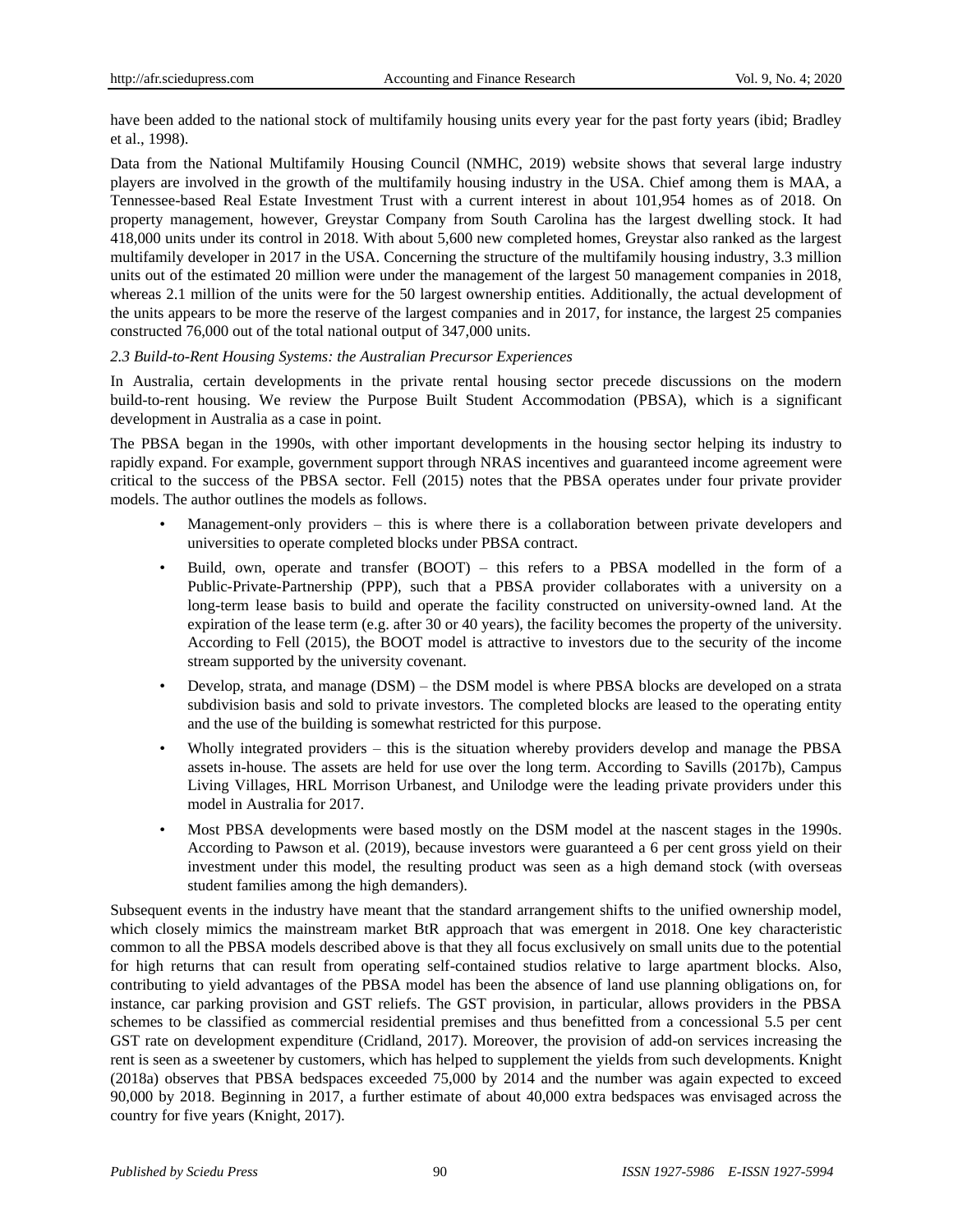The advent of globalisation in the higher education sector, particularly the growth in the number of overseas students in Australia and across the world over the past 20 years, spurred the development of the PBSA (Savills, 2017a). Australia's population of overseas students is said to have risen sharply in the 2000s and peaked in 2010 at about 472,000 students. From the year 2013, the overseas student population upsurged once again, such that the 2018 overseas student population was about 70 per cent higher than the 2013 numbers at 645,000 (Australian Government, 2018a, cited in: Pawson et al., 2019). Supporting the growth in the PBSA in Australia is the increasing demand by global investors for income-producing assets as well as the heightened interest from PBSA companies outside Australia who aim to expand their operation to the Australian market. For instance, pension funds and sovereign wealth companies across the globe have underwritten the PBSA business in Australia. In 2017, two large off-campus PBSA schemes were initiated and funds for the development were mobilised from Singapore, with one coming from the national sovereign wealth fund, and the other a private entity (Knight, 2018a). Also, the Canadian Pension Plan Investment Board plays a significant role in the PBSA industry in Australia and insurance companies, including L&G from the UK, who are very important in the industry.

In addition to the PBSA, other Australian property forms and/or property market phenomena that follow tenets of the 'mainstream market BtR' have been identified in the literature in Australia. Some examples are the New Generation Boarding House model, Defence Housing Australia's housing, the Meriton 'diversification' into rental housing provision, and the development of purpose-built social and affordable rental housing by not-for-profit Community Housing Providers (CHPs).

Developers are one of the main groups of players who can promote the growth of the build-to-rent industry in Australia. For developers, the BtR is expected to be an additional line of business to their build-to-sell (BtS) assets. To most developers, BtR will require new models of financial arrangement with investors, such that the post-development interest of these investors can be sustained while at the same time acquiring the needed capacity in property and tenancy management under the BtR. It is the expectation that already existing developers cum operators in the PBSA may consider expanding into the BtR industry. This is because most of the large developers already have existing relationships with institutional investors and have the capacity in property and tenancy management that is required for BtR to succeed. Indeed, some of these developers have already started some BtR or are in the process of doing so. Table 1 provides a summary of the BtR activities in Australia as of December 2018.

| Developer | Project name and location                           | Size and form                                                           | <b>Status</b>                                                 |
|-----------|-----------------------------------------------------|-------------------------------------------------------------------------|---------------------------------------------------------------|
| Grocon    | 'Parklands' Gold Coast, Qld                         | 1,252 units and townhouses<br>(Commonwealth Games Athletes)<br>Village) | Development complete,<br>B <sub>tR</sub> operations from 2019 |
| Grocon    | Southbank (Melbourne), Vic                          | 410 units                                                               | Approved, yet to<br>commence development                      |
| Grocon    | St Leonards (Sydney) NSW                            | Unknown                                                                 | Approved, yet to<br>commence development                      |
| Sentinel  | 'Element 27', Subiaco<br>(Perth), WA                | 360 units                                                               | Under construction 2018                                       |
| Mirvac    | 'Indigo', Sydney Olympic Park,<br><b>NSW</b>        | 257 units                                                               | Under construction 2018                                       |
| Salta     | Docklands (Melbourne), Vic                          | 260 units (in tower with 150 hotel)<br>rooms)                           | proposed project                                              |
| Salta     | 'Victoria Gardens', Richmond<br>(Melbourne), Vic    | 42 units                                                                | Approved, yet to commence,<br>proposed BtR on hold.           |
| Gurner    | South Melbourne, Vic                                | 128 units                                                               | Proposed, yet to be approved                                  |
| Meriton   | Various Sydney sites, including<br>'Signia', Mascot | Total approx. 6,000 units,<br>including 237 units in Signia             | In operation                                                  |

Table 1. Australian mainstream BtR projects: underway or publicly announced, December 2018

Source: Authors construct, 2020.

Expectedly, the large residential build-to-sell operators are also the developers pioneering the BtR model in Australia. The list of possible BtR developments is not exclusive to those in Table 5.1, as small projects, which are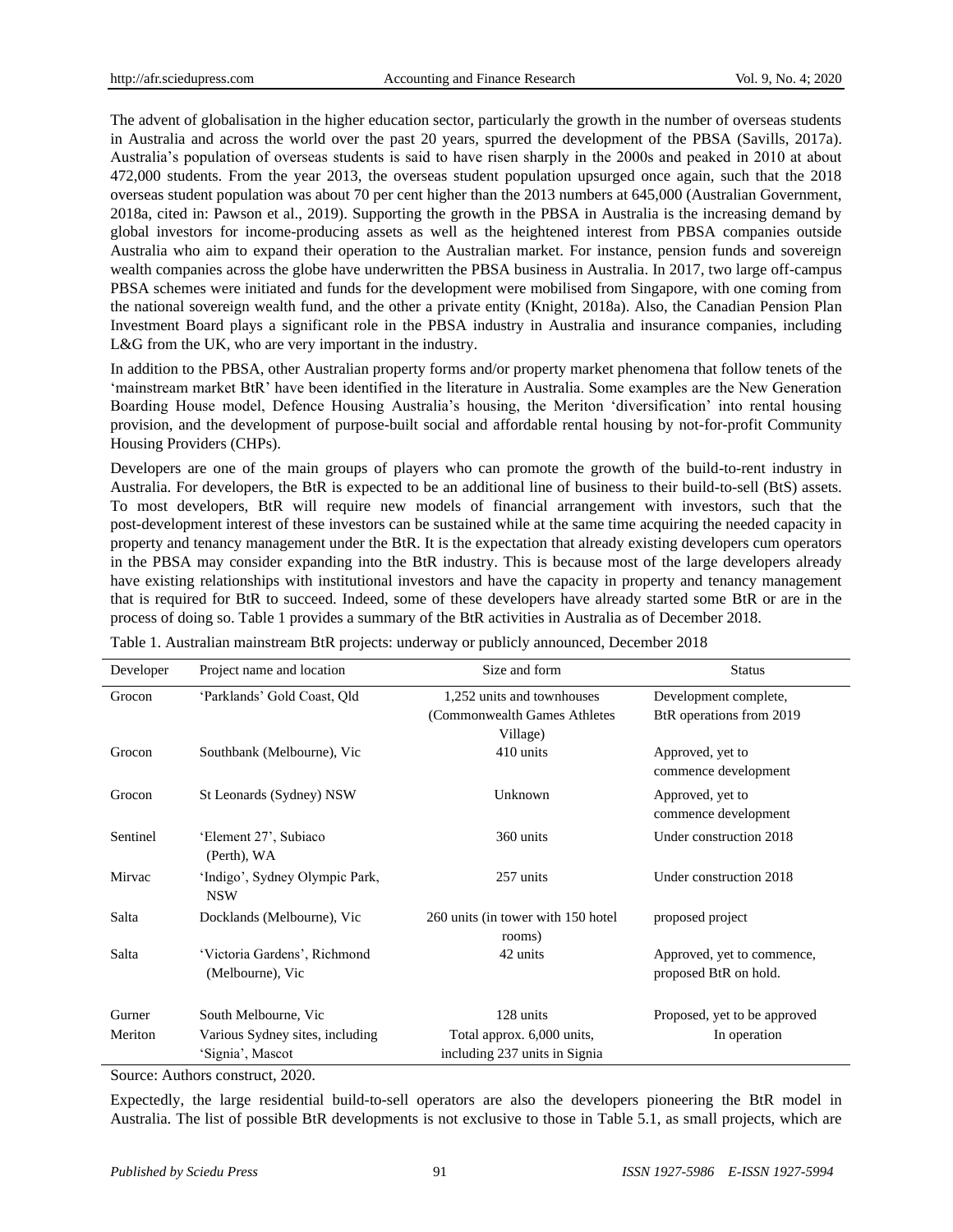mostly less than 20 units, have been reported in the media as BtR developments. Indeed, the Property Council of Australia estimates that as of March 2018, twenty-three (23) announced and unannounced developments were under consideration (Pawson et al., 2019).

## **3. Methods**

# *3.1 Empirical Framework: Whole-life Costing (WLC) Approach*

The paper follows the whole life costing methodology by the British Standards Institution, (BSI, 2008) and Konstantinos et al. (2014). Whole-life costing (WLC), according to BSI (2008), is the methodology for the systematic economic consideration of all whole life costs and benefits for analysis, as defined in the agreed scope. The WLC approach has a broader scope because it considers all costs and benefits associated with the entire lifespan of real property development, including non-construction related costs (finance costs, business costs, incomes from sales/disposals, etc.). The WLC approach also incorporates, where applicable, the external social/environmental costs and benefits associated with the development. The life cycle costing (LCC), on the other hand, is defined as "methodology for the systematic economic evaluation of life cycle costs throughout the analysis, as defined in the agreed scope" (BSI, 2008). The life cycle costs (LCC) incorporate "the costs of an asset or its parts throughout its life cycle while fulfilling the performance requirements" (BSI, 2008). The LCC, thus, considers costs associated with the development over the economic lifespan of real property. Figure 2 depicts the conceptual relationship between the WLC and the LCC as used in the paper.



Figure 2. Relationship between WLC and LCC

Source: Authors construct based on (BS ISO 15686-5:2008)

The WLC is a more comprehensive approach relative to the LCC, yet most literature on this investment appraisal technique used these terms interchangeably. Nonetheless, we use the term WLC in the paper because the build-to-rent concept is more consistent with the WLC approach. The financial viability of build-to-rent residential property is analysed by incorporating all non-construction costs, life cycle costs, and rental incomes expected from a property over the investment horizon. The WLC methodology has received wide application in the real estate literature.

Kishk et al. (2003) note that the traditional approach to analysing building developments emphasises on initial capital costs and because the capital costs of construction are mostly distinguished from the operating costs, it has become a norm in the real industry to take the lowest initial cost and then hand over the maintenance of the building to others. Tietz (1987), however, thinks that the initial building costs might be completely misleading since additional maintenance activities or earlier obsolescence can lead to capital savings due to major life expenses. Flanagan & Norman (1987) further note that occupancy costs represent about 70 per cent of the total cost of a building over its life cycle. The authors, therefore, note there is an over-reliance on the initial capital expenditure to result in designs, which do not satisfy clients' budget desires of reducing their life cycle costs.

Again, research by Evans et al. (1998) on behalf of the Royal Academy of Engineering in the UK finds that the operational expenditure for a typical commercial development (office building) is five times the capital costs, and the operating cost of businesses in the building is 200 times the initial costs over a 30-year horizon. In a more recent study, Olubodun et al. (2010) opine that the motivation for applying the WLC is to minimise the costs associated with operating and maintaining, since these costs constitute the bulk of the whole of life costing of the property.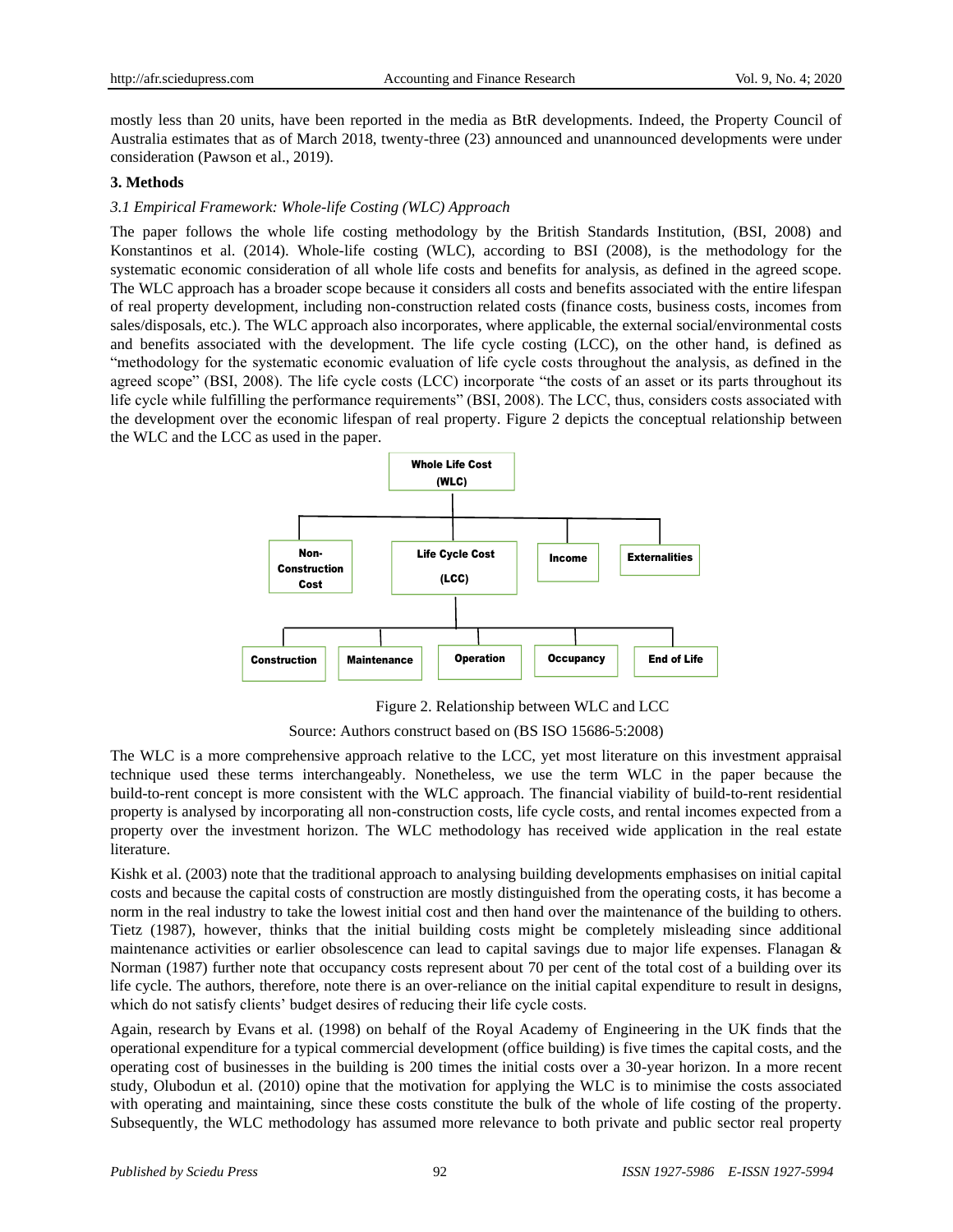owners. BRE (2004) notes that prospective property owners with interest over the long term are now concerned and demand to know how much it will cost them to own.

Similarly, groups seeking Private Finance Initiatives (PFI), Public-Private Partnerships (PPP), and Build-Operate-Transfer (BOT) initiatives are interested in the financial risks associated with the long-term responsibility of operating and maintaining such properties and thus rely on the WLC approach when evaluating such investments (BRE, 2004). Moreover, financial institutions who provide the needed capital and insurance for such developments are also interested in the WLC during their diligence investigations about the robustness of the cost estimates prepared by the developers, in addition to how the risks of design and delivery of projects have been captured in the estimates (Constructing Excellence, 2003).

The build-to-rent investment vehicle does not only concern the development of the residential properties for renting but also involves professional management and operation of the developed properties to deliver superior benefits to all the stakeholders. Thus, build-to-rent analysis begins from the pre-construction phase where financing and business models are arranged, and their associated cost captured. The costs incurred during the life cycle phase of the project and the rental incomes generated from the completed residential properties are incorporated to assess the financial viability of a build-to-rent development. Accordingly, this paper applies the WLC approach as a more robust methodology for evaluating the financial viability of a build-to-rent investment over the long-term horizon.

## *3.2 Data and Empirical Procedure*

To implement the WLC approach, the paper follows the works of Flanagan et al. (1983), Ferry & Flanagan (1991), Kishk et al. (2003), Konstantinos et al. (2014), and Woodward (1997). We obtained data on construction costs, operating costs, repairs and maintenance costs, and other costs associated with operating the project as estimated by WT Partnership Australia. Data used in the analysis on the expected inflation and discount rates are from the Australian Bureau of Statistics (ABS, 2019). Moreover, the rental prices, which form the revenues from the completed units, are gleaned from CoreLogic (Note1) for 2019. The analysis in this chapter is for one development located in Brisbane city with 100 units. The study assumes 100 units consisting of 1-bedroom, 1-bedroom with 1 study room, 2-bedroom, 2-bedroom with 1 study room, and 3-bedroom apartments.

The paper followed the steps proposed by Constructing Excellence (2003) to conduct the WLC analysis. These steps require that first, I identify and estimate all costs and incomes associated with the development of the apartment units over the entire horizon of the project. Then a decision is made on when these costs and incomes are expected to be incurred/generated based on the assumed stages of the development. The discounted cash-flow technique is employed to discount all future costs and incomes over the whole life of the project to their present value. The NPV and IRR of the projects and sensitivity analysis in respect of the capital structure, the investment period, etc. are performed to ascertain the potential viability of the build-to-rent investment. The equation for the NPV analysis under the whole-life cost (WLC) approach is stated as:

$$
NPV = -NCC - (\sum_{t=i}^{T} \frac{co_t}{(1+r)^n} + \sum_{t=i}^{T} \frac{o_t}{(1+r)^n}) + \sum_{t=i}^{T} \frac{NRCF_t}{(1+r)^n}
$$
 .........(1)

where, NPV is the net present value, NCC is the total of non-construction costs,  $CO<sub>t</sub>$  (Note 2) is the total of construction-related costs at time t,  $O_t$  is the total operating costs, at time t, NRCF<sub>t</sub> (Note 3) is the net rental cash flow at time t, r is the discount rate, n is the number of years and  $i = 0,1,2,......$ . T. The equation above captures not only the life cycle cost associated with the development but also all non-construction costs and incomes expected from the project. The modelling in this study, however, does not explicitly capture the costs and benefits from externalities associated with the development.

## *3.3 Key Assumptions and Modelling Limitations*

The modelling and analysis performed in this paper assume that the investment will occur over the long term (i.e. 30 years investment horizon) and that no recapitalisation is envisaged over the investment period. Accordingly, the study assumed a resale value of zero (0) at the terminal period in the base models. As a sensitivity analysis, however, we relaxed this assumption and made provision for a 20 per cent recapitalisation at the end of the investment period. For the market rent build-to-rent model, we assume an investor required IRR of 6 per cent, which is largely consistent with what the industry expects from comparable investments (NAHC, 2020). In the case of the affordable build-to-rent, the study assumes a 5 per cent required IRR. While this assumption might deter growth-seeking investors from such investment, it is argued that investing in affordable build-to-rent is a potential contribution to easing affordability stress among the vulnerable in the society and therefore might be considered in part as a social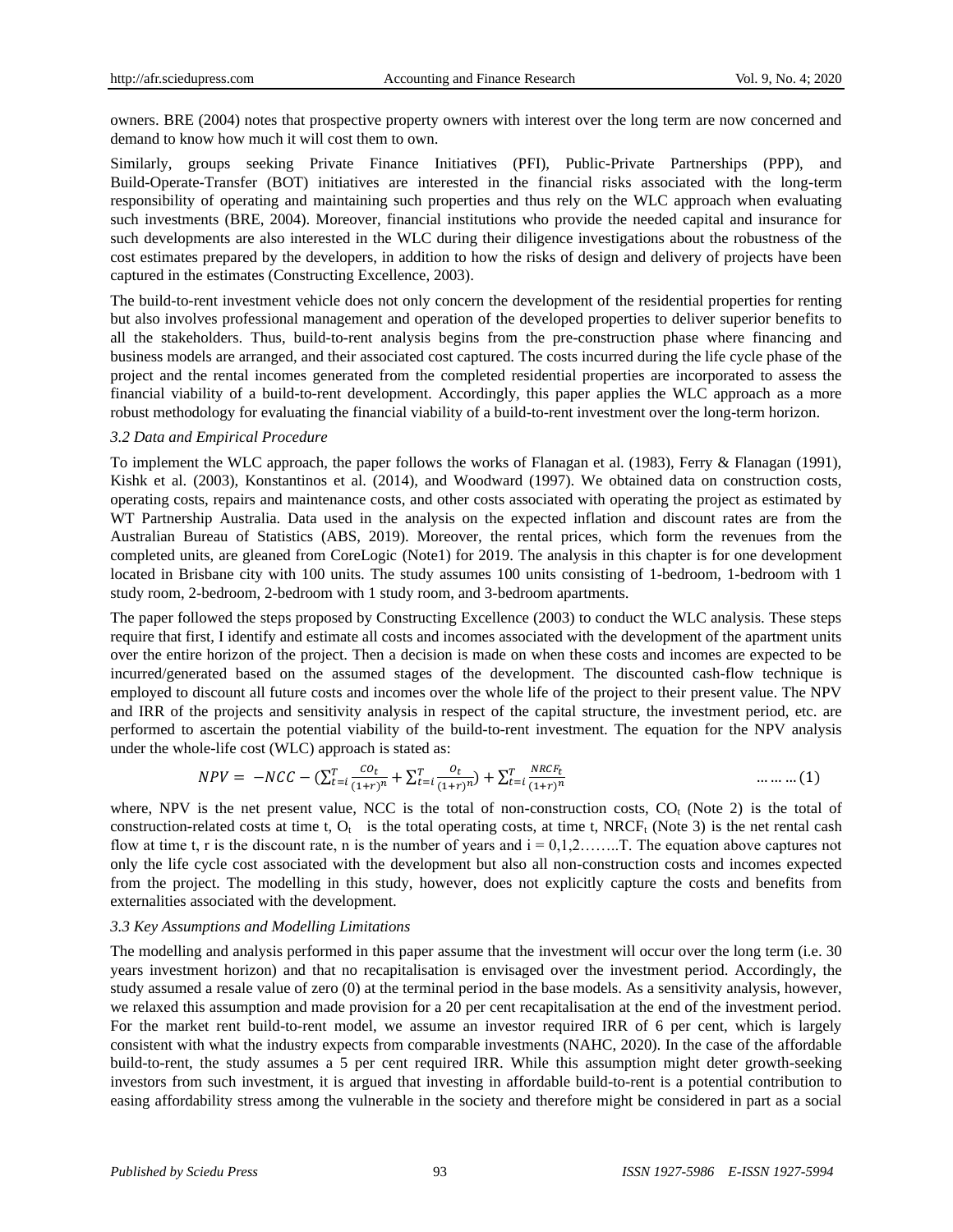impact investment. As such, 5 per cent required IRR, which is highly comparable to similar asset classes, might be enough to compensate prospective investors over the long term.

Furthermore, the analysis is limited to the financial viability of a build-to-rent development composed of only residential units as the income-generating activity. While a build-to-rent development may encompass other commercial units, such as retail outlets and other commercial recreational components, the analysis in this paper does not consider any of these auxiliary components of a build-to-rent development. It is, therefore, possible to achieve outcomes different from those reported in this paper when the analysis incorporates some of these auxiliary components.

Again, Table 2 presents a summary of the total units of each bedroom type completed under the project.

Type Number of units Stage 1 (60%) Number of units Stage 2 (40%) Total (100%) 1 Bedroom 12 8 20 1 Bedroom + Study 12 8 20 2 Bedrooms 12 8 20  $2 \text{ Bedroom} + \text{Study}$  12 8 20 3 Bedrooms 12 8 20  $Total$  60  $40$  100

Table 2. Assumptions on the units completed in each stage of development

Moreover, the appraisals performed in this paper used median prices of standard market rented units and apartments as reported by CoreLogic, in the last quarter of December 2019. We further limit the expectations of rental income growth as well as the escalation of operation and management-related costs to the expected growth in the inflation rate. Also, issues of corporate taxation are not incorporated in the analysis of this paper on the assumption that all excess cash flows resulting from the investment are immediately distributed among investors who are taxed at different marginal tax rates on their incomes.

Again, we assume the development to be completed in two phases, such that 60 per cent of the development is completed in the year of commencement (i.e. phase 1) and the remaining 40 per cent a year after commencement (i.e. phase 2). Accordingly, 60 per cent of the total development cost is assumed to have been incurred in Stage 1 of the development and the remaining 40 per cent of the development cost incurred in Stage 2 of the project. Figure 3 depicts the timelines for the completion of the entire development.



Figure 3. Development phases of the build-to-rent project

Another assumption is that all completed dwelling units within a period are available for rent in the subsequent period. Thus, since 60 per cent of the development is completed at the end of phase 1, rental income generation will begin at the commencement of phase 2.

As noted earlier, the only cited study that also conducts investment analysis of build-to-rent in Australia, to the best of my knowledge, is that of Pawson et al. in 2019. We, therefore, provide a summary of the key components of their study relative to my paper to underscore the key differences between their study and our paper. We present the details in Table 3.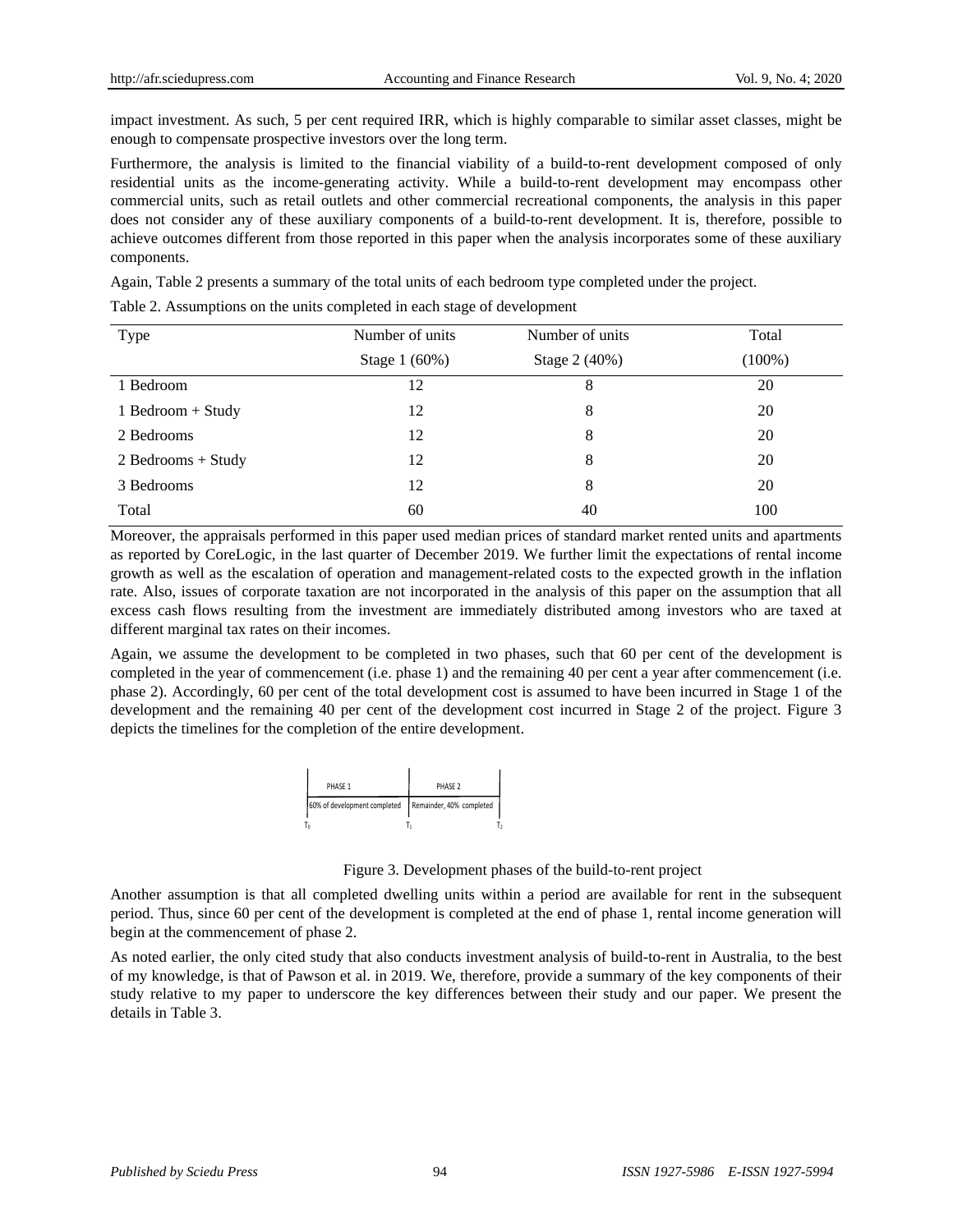| Indicator                                                      | Pawson et al. (2019)                                                                                                 | Our paper                                                                                                                                                         | Remarks                                                                           |
|----------------------------------------------------------------|----------------------------------------------------------------------------------------------------------------------|-------------------------------------------------------------------------------------------------------------------------------------------------------------------|-----------------------------------------------------------------------------------|
| Context and location                                           | Sydney, inner-city                                                                                                   | Brisbane, inner-city                                                                                                                                              | The capital 2 cities<br>represent different<br>socio-economic settings            |
| Types of units analysed                                        | Five archetypes made up of<br>both standard and premium<br>components                                                | Only standard bedrooms (1 bedroom,<br>$1$ bedroom + study, $2$ bedrooms, $2$<br>bedrooms $+$ study, and 3 bedrooms                                                | A major difference in the<br>units analysed                                       |
| Number of units/                                               |                                                                                                                      | 100 units                                                                                                                                                         |                                                                                   |
| apartments                                                     |                                                                                                                      |                                                                                                                                                                   |                                                                                   |
| Investment horizon                                             | 10 years                                                                                                             | 30 years, 25 years, and 20 years                                                                                                                                  | A significant difference in<br>the investment horizon                             |
| Recapitalisation of<br>(resale) after the<br>investment period | Allowed for recapitalisation at<br>the terminal year of the project<br>in the base model                             | Project is assumed to have zero (0)<br>recapitalisation value to the investor in<br>the base model (recapitalisation is only<br>used in the sensitivity analysis. | A significant difference in<br>the base models which<br>could affect the outcomes |
| Sensitivity analysis                                           | Performed                                                                                                            | Performed                                                                                                                                                         |                                                                                   |
| Capital structure                                              | Equity                                                                                                               | Equity, (with $10\% - 20\%$ debt in the<br>sensitivity analysis)                                                                                                  | Similar capital structure                                                         |
| Impact of COVID-19                                             | Could not have analysed due to<br>the period of the study                                                            | Potential impact of COVID-19 is<br>analysed as a separate line item in the<br>models                                                                              | A significant difference in<br>the two studies                                    |
| General conclusion                                             | Build-to-rent can be feasible<br>but will not generate affordable<br>housing without substantial<br>public subsidies | Build-to-rent can be feasible under<br>equity financing but will fail to<br>produce affordable housing outcomes<br>without significant public subsidy             | Both studies arrive<br>at<br>similar conclusions                                  |

#### Table 3. Summary comparison of Pawson et al. (2019) vs our paper

**4. Financial Viability of Build-to-Rent: Presentation of Results and Analysis**

The paper seeks to find out whether build-to-rent housing will be viable as an alternative investment capable of generating positive NPV and required IRR for investors. The paper also explores the possibility of build-to-rent generating affordable housing outcomes, while providing investors with the required IRR. In the subsequent sections, we discuss the results of the various estimations under commercial build-to-rent (i.e. rents are charged at the market prices) and affordable build-to-rent (i.e. where the market rents are discounted to incorporate the affordability element).

# *4.1 Financial Viability of Commercial (Market Rent) Build-to-Rent Housing*

The summarised key assumptions underlying the NPV and IRR estimations based on the WLC approach for commercial (market rate) build-to-rent development are in Table 4.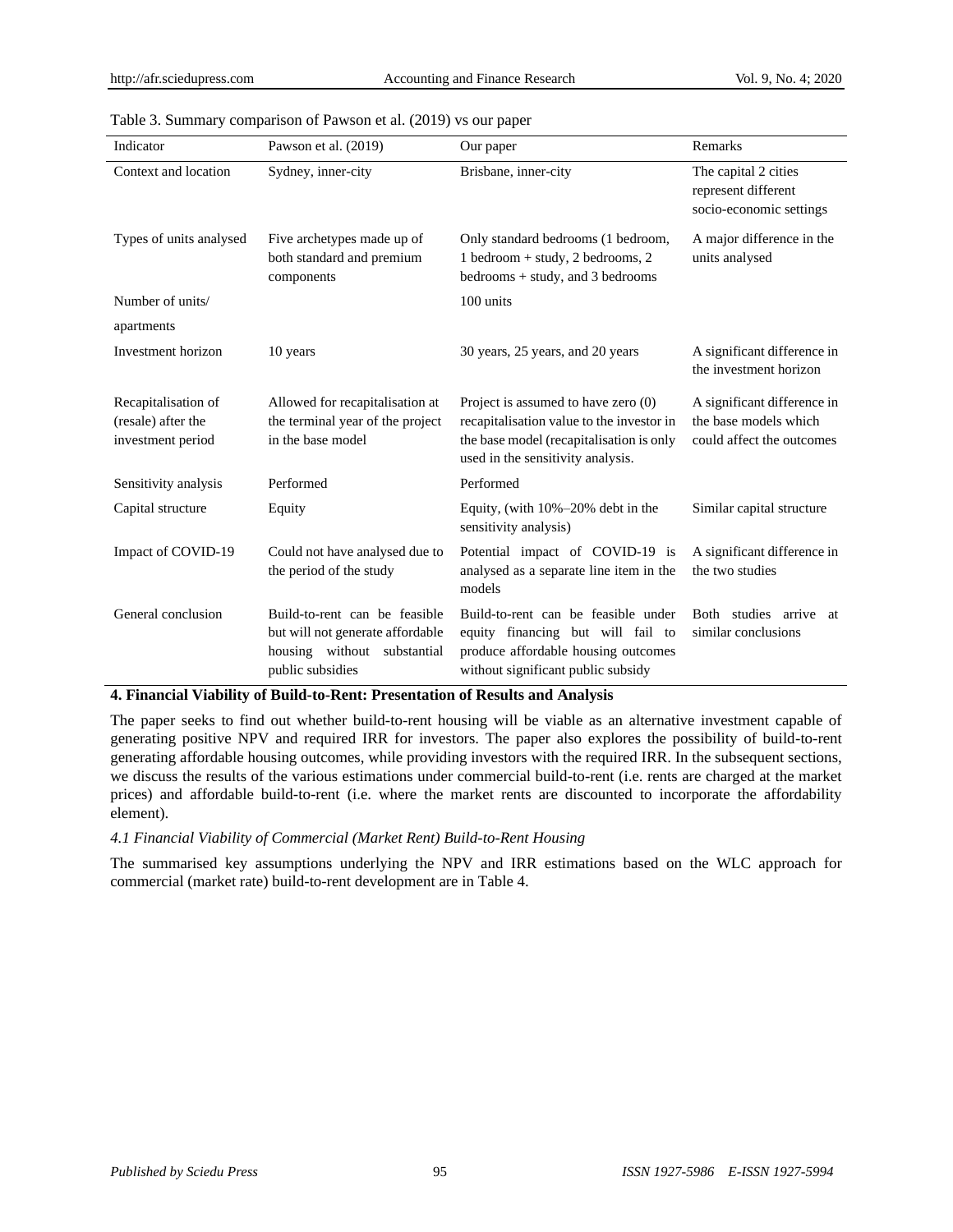| Twice it is a way and the matter following to follow moderning. |                                                               |
|-----------------------------------------------------------------|---------------------------------------------------------------|
| Item                                                            | Description                                                   |
| Operating cash inflows assumptions (Rental income)              | '000AUD                                                       |
| Gross rental income (A)                                         | '000AUD                                                       |
| Escalation of revenue & costs                                   | 2.20% p.a., begins in the year entire development is complete |
|                                                                 |                                                               |
| Allowance for vacancy (B)                                       | $2.0\%$ p.a. of gross rent                                    |
| Allowance for uncollected rent (C)                              | $0.2\%$ p.a. of gross rent                                    |
| Allowance for COVID 19 impact (D)                               | 5% (for the first 5 years after the development is complete)  |
| Net rental income (Cash inflows)                                |                                                               |
| $(A-B-C-D)$                                                     |                                                               |
| Operating cash outflow assumptions (OCF)                        |                                                               |
| Property management fees                                        | 7% p.a. of gross rent                                         |
| General site maintenance & gardening                            | 1% p.a. of gross rental income                                |
| Repairs & maintenance of property                               | 2% p.a. of net rental income                                  |
| Marketing costs                                                 | 1% p.a. of net rental income                                  |
| Water & other utilities                                         | 1 % p.a. of net rental income                                 |
| DEBT/EQUITY                                                     | 0%                                                            |
| Debt repayment                                                  | Amortisation method (sensitivity analysis)                    |
| Construction period                                             | 2 years                                                       |
| Total investment amount required                                | AUD, 37,722,423                                               |
| Discount rate                                                   | $4.5 - 6%$                                                    |
| Investors required IRR                                          | 6%                                                            |
| Investment time horizon                                         | 30yrs, 25yrs, 20yrs.                                          |
| Residual value after 30yrs                                      | $\mathbf{0}$                                                  |

Table 4. Key assumptions for market rent build-to-rent modelling.

In addition, the estimates of the expected gross rental revenue for the market rent (base model) build-to-rent analysis in the first 2 years of operations are present in Table 5.

Table 5. Assumptions on gross rental income analysis (Model 1: base model)

| Year $1(60\%)$      | Units/Type | Rent/Unit/W | Weeks/Year | <b>Gross rent</b> |
|---------------------|------------|-------------|------------|-------------------|
|                     | (A)        | <b>(B)</b>  | (C)        | $(A*B*C)$         |
| 1 BEDROOM           | 12         | 390         | 52         | 243,360           |
| 1 BEDROOM + STUDY   | 12         | 420         | 52         | 262,080           |
| 2 BEDROOMS          | 12         | 500         | 52         | 312,000           |
| 2 BEDROOMS + STUDY  | 12         | 530         | 52         | 330,720           |
| 3 BEDROOMS          | 12         | 660         | 52         | 411,840           |
| D<br>Total (Yr1)    | 60         |             |            | 1,560,000         |
| <b>YEAR 2 (40%)</b> |            |             |            |                   |
| 1 BEDROOM           | 8          | 390         | 52         | 162240            |
| 1 BEDROOM + STUDY   | 8          | 420         | 52         | 174720            |
| 2 BEDROOMS          | 8          | 500         | 52         | 208000            |
| 2 BEDROOMS + STUDY  | 8          | 530         | 52         | 220480            |
| <b>3 BEDROOMS</b>   | 8          | 660         | 52         | 274560            |
| E<br>Total (Yr2)    | 40         |             |            | 1040000           |
| Gross Revenue (Yr2) | $(D+E)$    |             |            | 2,600,000         |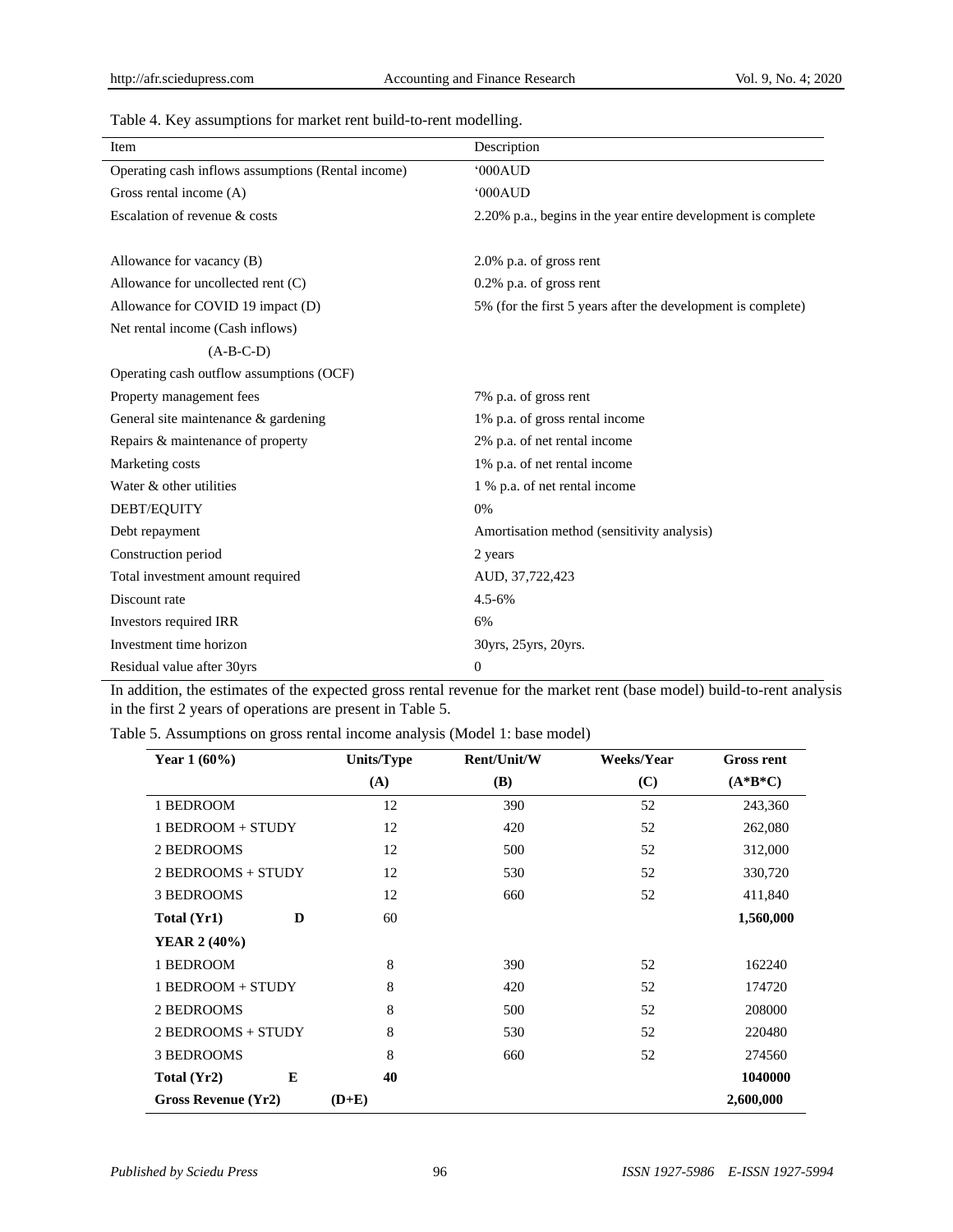Similarly, the detailed development costing analysis and an extract of the resulting NPV and IRR estimations are provided in Tables 6 (a & b) and 7, respectively.

Table 6a. Total development costs analysis

| Total value of land analysis                     |              |                   |                   |                           |                                | Total             |
|--------------------------------------------------|--------------|-------------------|-------------------|---------------------------|--------------------------------|-------------------|
| Cost per Sqm method                              |              |                   |                   |                           |                                |                   |
| Land cost $(\$$ per Sqm $)$ (1)                  |              | 2350              |                   |                           |                                |                   |
| <b>Building plate</b>                            |              | 926               |                   |                           |                                |                   |
| Site cover                                       |              | 70%               |                   |                           |                                |                   |
| Land area (Sqm)<br>(2)                           |              | 1,323             |                   |                           |                                |                   |
| Land value $(1*2)$<br>(a)                        |              |                   |                   |                           | \$3,108,714                    |                   |
| Stamp duty analysis (Qld)                        |              |                   |                   |                           |                                |                   |
| Land value (AUD)                                 |              | 3,108,714         |                   |                           |                                |                   |
| <b>Bracket</b>                                   |              | <b>Excess</b>     | Dutiable amount   | Duty rate                 | Duty                           |                   |
| 5,000                                            |              | 3,103,714         | 5,000             | 0.015                     | 75                             |                   |
| 75,000                                           |              | 3,028,714         | 75,000            | 0.035                     | 2625                           |                   |
| 540,000                                          |              | 2,488,714         | 540,000           | 0.045                     | 24300                          |                   |
| 1,000,000                                        |              | 1,488,714         | 1,000,000         | 0.0575                    | 57500                          |                   |
|                                                  |              |                   | 1,488,714         | 0.0575                    | 85,601                         |                   |
| (b)<br><b>Stamp duty</b>                         |              |                   |                   |                           | \$170,101                      |                   |
| Legal costs - land transfer (c)                  |              |                   |                   |                           | 20,890                         |                   |
| Total cost of land (a+b+c)                       | $\mathbf{A}$ |                   |                   |                           |                                | \$3,299,705       |
|                                                  |              |                   |                   |                           |                                |                   |
| <b>Construction cost analysis</b>                |              |                   |                   |                           |                                |                   |
| Number of units and construction cost <10 floors |              |                   |                   |                           |                                |                   |
| Residential floors                               |              | 10                |                   |                           |                                |                   |
| Number of units                                  |              | Each floor        | Total in building | Gross floor<br>space/Unit | Construction<br>cost (per Sqm) | Construction cost |
| 1 Bedroom                                        |              | $\overline{c}$    | $20\,$            | 70                        | 2,820                          | 3,948,150         |
| 1 Bedroom + study                                |              | $\overline{c}$    | 20                | 79                        | 2,768                          | 4,373,255         |
| 2 Bedrooms                                       |              | $\overline{c}$    | 20                | 90                        | 2,611                          | 4,700,178         |
| $2$ Bedrooms + study                             |              | 2                 | 20                | 100                       | 2,559                          | 5,117,972         |
| 3 Bedrooms                                       |              | $\overline{c}$    | 20                | 116                       | 2,486                          | 5,767,223         |
| <b>Residential units</b><br>$\, {\bf B}$         |              | 10                | 100               |                           |                                | 23,906,776        |
| <b>Construction of car basement analysis</b>     | $\mathbf C$  |                   |                   |                           |                                |                   |
| Car basement floor                               |              | Total in building | Gross floor       | Construction              |                                | Construction cost |
|                                                  |              | (1)               | space/Unit (2)    | cost (per Sqm)<br>(3)     |                                | $(AUD) (1*2*3)$   |
| Residential units                                |              | 100               | 37                | 1,253                     |                                | 4,637,509         |
| Professional fees and costs analysis             |              |                   |                   |                           |                                |                   |

Construction Total units Cost per unit Total Professional service cost 100 22,039 2,203,900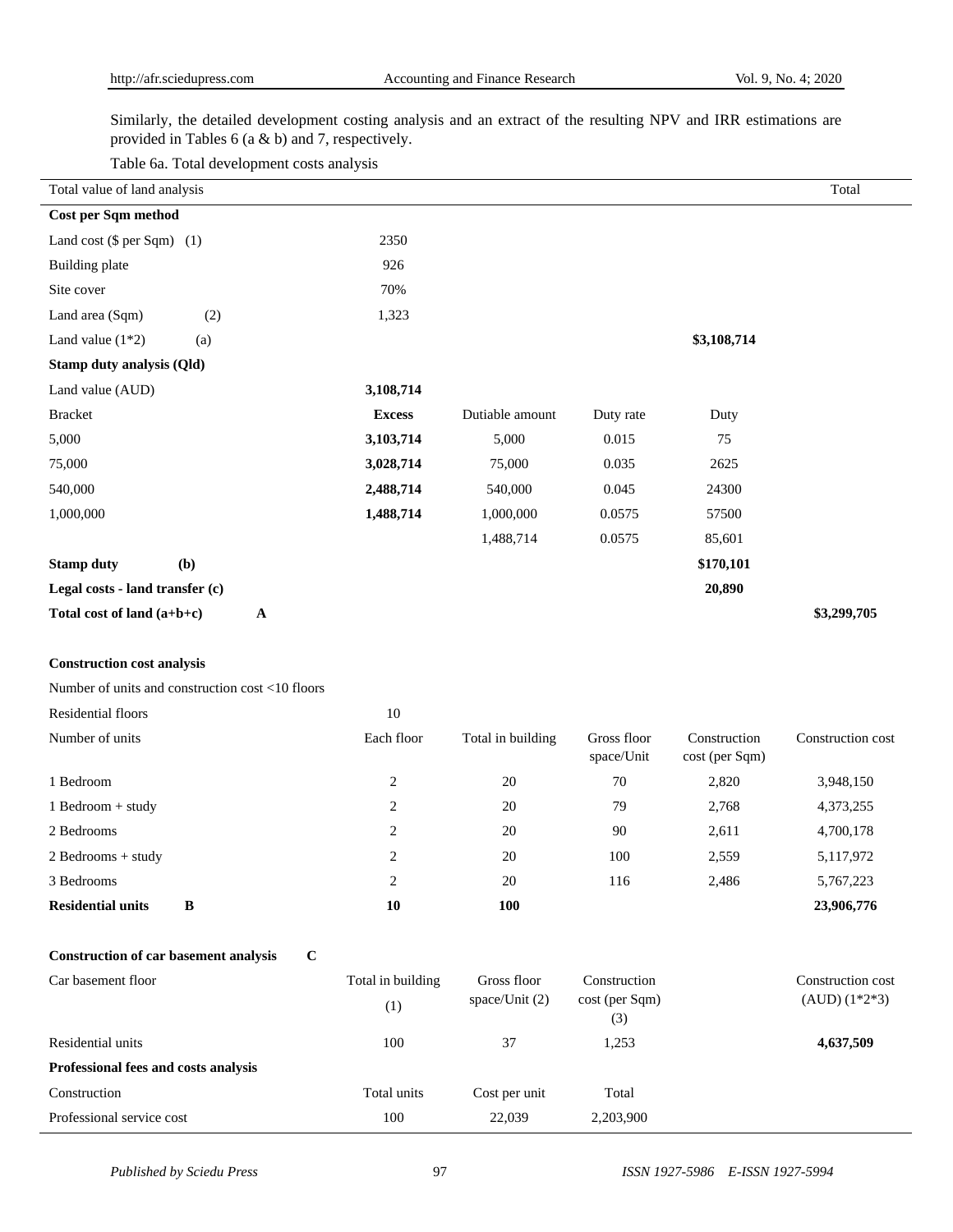| http://afr.sciedupress.com                                        |              |                  | Accounting and Finance Research |                  |                  |           | Vol. 9, No. 4; 2020 |                    |                  |                  |
|-------------------------------------------------------------------|--------------|------------------|---------------------------------|------------------|------------------|-----------|---------------------|--------------------|------------------|------------------|
| Compliance & legal cost                                           |              |                  | 100                             |                  | 6,267            |           | 626,670             |                    |                  |                  |
| Project manager                                                   |              |                  | 100                             |                  | 4,700            |           | 470,000             |                    |                  |                  |
| Contingency allowances                                            |              |                  | 100                             |                  | 15,772           |           | 1,577,172           |                    |                  |                  |
| Council infrastructure and approval costs                         |              |                  | 100                             |                  | 9,400            |           | 940,000             |                    |                  |                  |
| Total professional fees and costs (AUD)                           |              | (D)              | 100                             |                  | 58,178           |           |                     |                    |                  | 5,817,742        |
| Table 6b. Total development costs analysis (cont.)                |              |                  |                                 |                  |                  |           |                     |                    |                  |                  |
| Land rate and analysis (1)                                        |              |                  | Rate (%)                        | Land value       |                  |           |                     | Rate payable (AUD) |                  |                  |
|                                                                   |              |                  | (a)                             | $(AUD)$ $(b)$    |                  |           |                     | $(a * b)$          |                  |                  |
|                                                                   |              |                  | 0.476                           | 3,108,714        |                  |           |                     | 14,797             |                  |                  |
| Land tax analysis                                                 |              |                  |                                 |                  |                  |           |                     |                    |                  |                  |
| Total land value                                                  |              |                  | 3,108,714                       |                  |                  |           |                     |                    |                  |                  |
| Tax schedule (Bracket)                                            |              |                  | <b>Excess</b>                   | Duty amount      |                  | Duty rate |                     | Duty               |                  |                  |
| 349,000                                                           |              |                  | 2,759,714                       | 349,000          |                  | 0.00%     |                     | $\mathbf{0}$       |                  |                  |
| 2,249,000                                                         |              |                  | 510,714                         | 2,249,000        |                  | 1.70%     |                     | 38,233             |                  |                  |
| 4,999,999                                                         |              |                  | $-4,489,285$                    | 510,714          |                  | 1.50%     |                     | 7,661              |                  |                  |
| 1,000,000                                                         |              |                  | $-5,489,285$                    | $\mathbf{0}$     |                  | 2.00%     |                     |                    |                  |                  |
|                                                                   |              |                  |                                 | $\mathbf{0}$     |                  | 2.00%     |                     |                    |                  |                  |
| Tax payable (2)                                                   |              |                  |                                 |                  |                  |           |                     | 45,894             |                  |                  |
| Land rate and taxes $(1+2)$                                       |              | E                |                                 |                  |                  |           |                     |                    |                  | \$60,691         |
| Total development costs (AUD) (A+B+C+D+E)                         |              |                  |                                 |                  |                  |           |                     |                    |                  | 37,722,423       |
| Table 7. An extract market rent build-to-rent residential housing |              |                  |                                 |                  |                  |           |                     |                    |                  |                  |
| <b>ITEM/YEAR</b>                                                  |              | Yr0              | Yr1                             | Yr <sub>2</sub>  | Yr <sub>3</sub>  |           | Yr <sub>4</sub>     | Yr <sub>5</sub>    | Yr 6             | Yr 30            |
| Gross rental income                                               | $\mathbf{A}$ | $\boldsymbol{0}$ | 1,560,000                       | 2,600,000        | 2,657,200        |           | 2,715,658           | 2,775,403          | 2,836,462        | 4,781,877        |
| Allowance for vacancy B                                           |              | $\mathbf{0}$     | 31,200                          | 52,000           | 53,144           |           | 54,313              | 55,508             | 56,729           | 95,638           |
| Allowance for uncollected<br>rent                                 | C            | $\boldsymbol{0}$ | 3,120                           | 5,200            | 5,314            |           | 5,431               | 5,551              | 5,673            | 9,564            |
| COVID-19 impact                                                   | D            | $\boldsymbol{0}$ | 78,000                          | 130,000          | 132,860          |           | 135,783             | 138,770            | $\boldsymbol{0}$ | $\boldsymbol{0}$ |
| Net rental income                                                 |              | $\boldsymbol{0}$ | 1,447,680                       | 2,412,800        | 2,465,882        |           | 2,520,131           | 2,575,574          | 2,774,060        | 4,676,676        |
| $(A-B-C-D)$                                                       | Е            |                  |                                 |                  |                  |           |                     |                    |                  |                  |
| Other income                                                      | F            | $\boldsymbol{0}$ | $\boldsymbol{0}$                | $\boldsymbol{0}$ | $\boldsymbol{0}$ |           | $\boldsymbol{0}$    | $\boldsymbol{0}$   | $\boldsymbol{0}$ | $\boldsymbol{0}$ |
| Total income                                                      |              | $\boldsymbol{0}$ | 1,447,680                       | 2,412,800        | 2,465,882        |           | 2,520,131           | 2,575,574          | 2,774,060        | 4,676,676        |
| $(E+F)$                                                           | ${\bf G}$    |                  |                                 |                  |                  |           |                     |                    |                  |                  |
| <b>Operating expenses</b>                                         |              |                  |                                 |                  |                  |           |                     |                    |                  |                  |
| Property management fees<br>(7%) Gross rent                       | (a)          | $\boldsymbol{0}$ | 109,200                         | 182,000          | 186,004          |           | 190,096             | 194,278            | 198,552          | 334,731          |
| Repairs & maintenance<br>$(2\%)$ Net rent                         | (b)          | $\boldsymbol{0}$ | 28,954                          | 48,256           | 49,318           |           | 50,403              | 51,511             | 55,481           | 93,534           |
| Marketing costs (1%)                                              |              | $\boldsymbol{0}$ | 14,477                          | 24,128           | 24,659           |           | 25,201              | 25,756             | 27,741           | 46,767           |
| Net rental                                                        | (c)          |                  |                                 |                  |                  |           |                     |                    |                  |                  |
| Water & other Utilities $(1%)$<br>Net rentals                     | (d)          | $\boldsymbol{0}$ | 7,238                           | 12,064           | 12,329           |           | 12,601              | 12,878             | 13,870           | 23,383           |
| General site maintenance &                                        |              | $\boldsymbol{0}$ | 15,600                          | 26,000           | 26,572           |           | 27,157              | 27,754             | 28,365           | 47,819           |

 $\sim$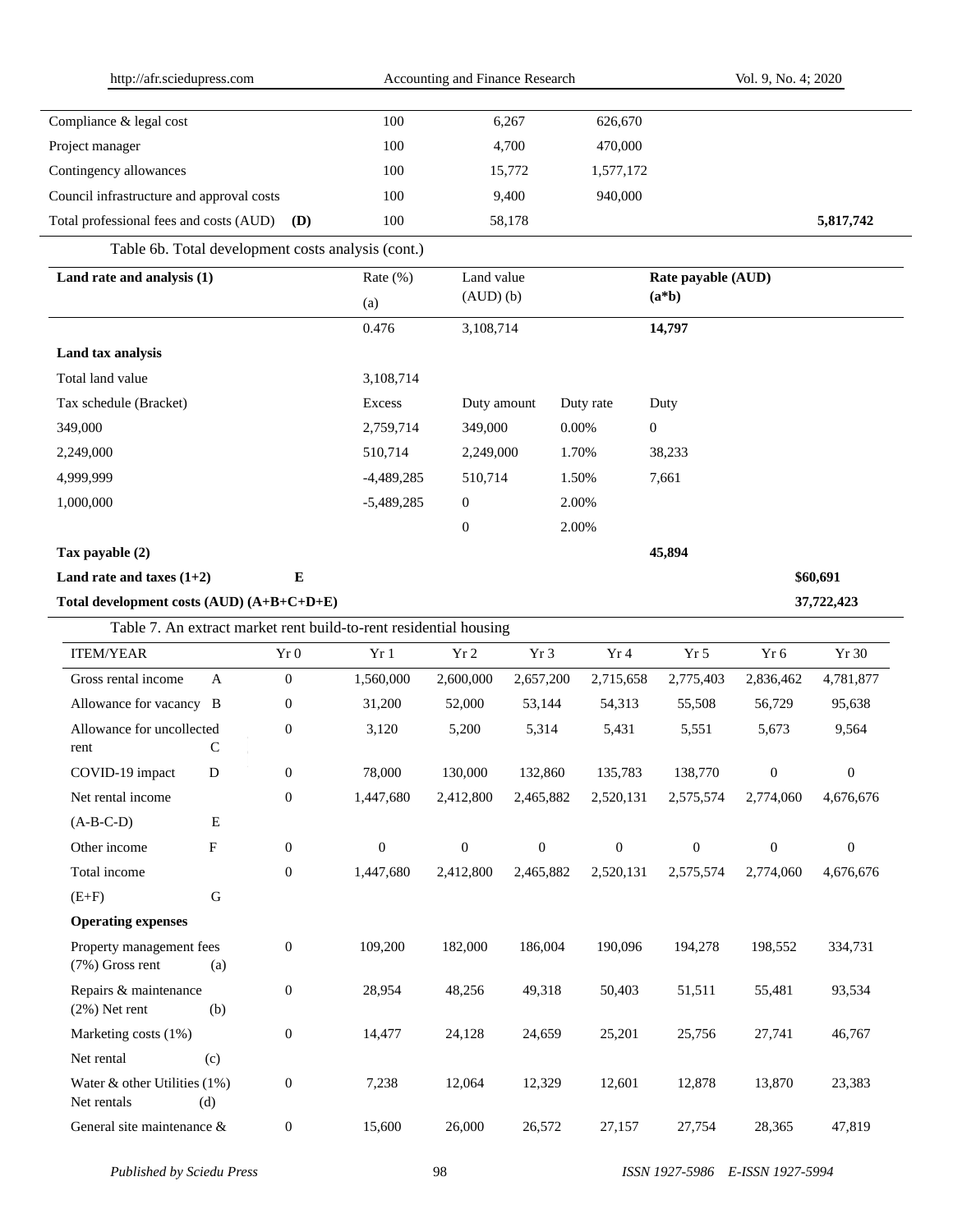| gardening<br>Gross rent $(1\%)$   | (e)          |                |               |              |           |           |           |           |                |
|-----------------------------------|--------------|----------------|---------------|--------------|-----------|-----------|-----------|-----------|----------------|
| Operating cash outflow            |              | 0              | 175.469       | 292,448      | 298,882   | 305.457   | 312,177   | 324,009   | 546,234        |
| $(a+b+c+d+e)$                     | H            |                |               |              |           |           |           |           |                |
| Net operating cashflow<br>$(G-H)$ |              | $\overline{0}$ | 1.272.211     | 2,120,352    | 2.167,000 | 2.214.674 | 2,263,397 | 2,450,051 | 4,130,442      |
| Project cash outlay               | $\mathbf{J}$ | 22,633,475     | 15,088,983    | $\mathbf{0}$ | 0         | $\theta$  | $\Omega$  |           | $\overline{0}$ |
| Net cash flow                     | (I-J)        | $-22,633,475$  | $-13,824,010$ | 2,108,288    | 2.154.670 | 2,202,073 | 2,250,519 | 2.436.180 | 4.107.059      |

The Net Present Value (NPV) of the commercial build-to-rent within the assumptions specified above is positive (i.e. \$ 7,878,881) and the Internal Rate of Return is 6.02 per cent, which is a little above the investor required IRR of 6 per cent. This means that over a 30-year investment horizon, a build-to-rent investment that employs 100 per cent equity capital at a discount rate of 4.5 per cent to 6 per cent under the assumptions stated in Table 4 is financially viable. Also, the investment yields a positive NPV of \$2,143,555 over a 25-year horizon, but the IRR is 5 per cent, which is below the investors' required IRR of 6 per cent. Over a 20-year horizon, however, the investment fails to generate a positive NPV. A negative NPV of -\$4,266,844 and the IRR is 3.22 per cent, which is significantly below the investors' required IRR of 6 per cent; this is obtained over a 20-year investment horizon. The implication is that build-to-rent investment favours a longer investment period of 30 years and more.

4.1.1 Sensitivity Analysis: Capital Structure, Resale Value, and COVID-19 Impact

Next, the study investigates the sensitivity of the IRR to changes in the capital structure to include debt capital, the possibility to recapitalise part of the investment after the investment period, and the possibility of the negative impact of COVID-19 to persist longer than 5 years. To proceed, the assumptions in Table 4 are restated with some modifications in Table 8.

| Item                                                  | Description                                                      |
|-------------------------------------------------------|------------------------------------------------------------------|
| Operating cash inflows assumptions (Rental<br>income) | '000AUD                                                          |
| Gross rental income (A)                               | 000AUD                                                           |
| Escalation of revenue & costs                         | 2.20% p.a., begins in the year entire development is<br>complete |
| Allowance for vacancy (B)                             | 2% p.a. of gross rent                                            |
| Allowance for uncollected rent (C)                    | 0.2% p.a. of gross rent                                          |
| Allowance for COVID-19 impact (D)                     | 5% (for the first 10 years after the development is<br>complete) |
| Net rental income (Cash inflows)                      |                                                                  |
| $(A-B-C-D)$                                           |                                                                  |
| Operating cash outflow assumptions (OCF)              |                                                                  |
| Property management fees                              | 7% p.a. of gross rent                                            |
| General site maintenance & gardening                  | 1% p.a. of gross rental income                                   |
| Repairs & maintenance of property                     | 2% p.a. of net rental income                                     |
| Marketing costs                                       | 1% p.a. of net rental income                                     |
| Water & other utilities                               | 1 % p.a. of net rental income                                    |
| DEBT/EQUITY                                           | $10 - 30%$                                                       |
| Cost of debt capital                                  | 4.5%                                                             |

Table 8. The key assumptions for sensitivity analysis: Market rent build-to-rent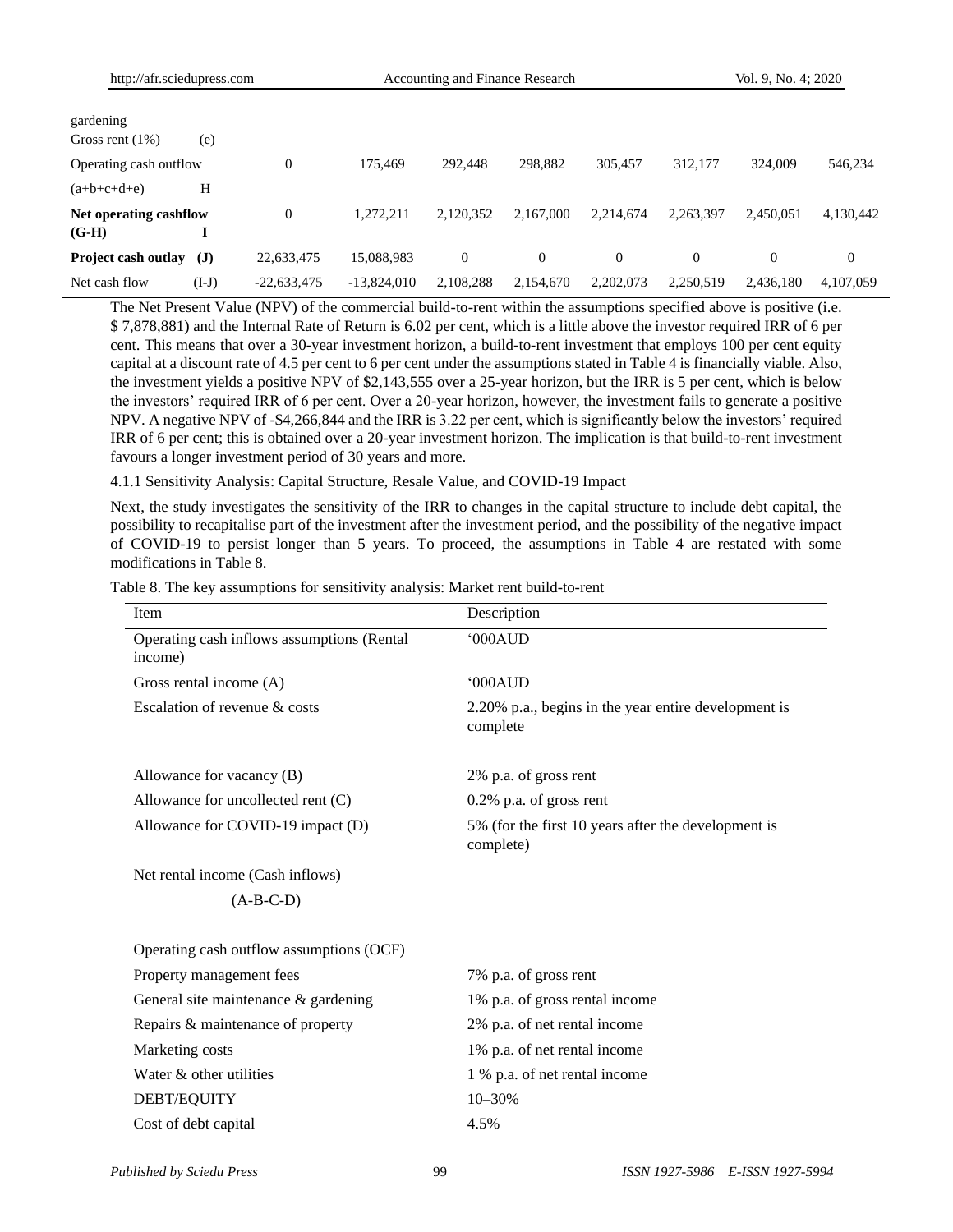| Debt repayment                   | Amortisation method (sensitivity analysis) |
|----------------------------------|--------------------------------------------|
| Construction period              | 2 years                                    |
| Total investment amount required | AUD, 37,722,458                            |
| Discount rate                    | $4.5 - 6\%$                                |
| Investors required IRR           | 6%                                         |
| Investment time horizon          | 30yrs, 25yrs, 20yrs.                       |
| Residual value after 30 years    | \$7,544,485 (20% of the total cash outlay) |

In the sensitivity analysis, we assumed that the negative impact of the COVID-19 on the private rental sector would persist for about 10 years into the future. We also alter the capital structure of the development to incorporate a maximum of 30 per cent debt capital at a cost of debt of 4.5 per cent. Moreover, we provide for 20 per cent of the total cash outlay on the development to be recouped at the terminal year of the investment horizon.

#### 4.1.1a. Sensitivity to Capital Structure

The capital structure of a firm refers to the proportion of debt to equity that the firm uses to finance its development. The paper finds that the investment yields a positive NPV of \$ 4,106,635 over a 30-year horizon when 10 per cent of debt capital is incorporated into the capital structure at an amortised cost of 4.5 per cent. However, such a financing arrangement fails to yield the investors' required IRR of 6 per cent. The IRR resulting from the incorporation of 10 per cent debt capital is 5.3 per cent, which is below the required 6 per cent. The required IRR is only obtainable when the debt proportion is 1 per cent or lower.

Over 25- and 20-year investment horizons, the investment produces negative NPVs of -\$1,290,421 and -\$7,279,274, respectively. Accordingly, the IRRs are 4.2 per cent and 2.3 for the 25- and 20-year horizons, respectively. These findings suggest that build-to-rent investment is very sensitive to the capital structure of the development. The above analysis implies that a successful build-to-rent investment will require a large pool of equity capital as opposed to debt capital.

## 4.1.1b. Sensitivity to Net Resale/Net Residual Value (Recapitalisation)

In the base model, the assumption was that the investment would have a resale value of zero (0) after the 30-year investment period. To find out the impact of a possible resale/residual value on such an investment decision, we relaxed this assumption and allowed for 20 per cent net resale value from the initial cash outlay at the terminal year of the project. Keeping all other assumptions as in Table 4, the paper finds that the investment produces a positive NPV of \$9,890,019 and an IRR of 6.3 per cent, which is above the investors' required IRR of 6 per cent. However, over a 25- or 20-year investment horizon, the investment does not yield the 6 per cent required IRR (i.e. 5.5 per cent and 4.2 per cent for 25- and 20-year horizons, respectively). The results imply that the opportunity to recoup part of the initial investment at the end of the investment period can greatly influence investors' decisions to invest in build-to-rent residential housing.

# 4.1.1c. Sensitivity to COVID-19's Impact on Commercial Build-to-Rent

Under the base model, the paper also assumed that the novel coronavirus would hurt the demand for private rental housing over the short term. To capture this, we provide for a 5 per cent reduction in the gross rental income over five years. After five years, we expect that the demand for private rental housing will upsurge to return to the pre-COVID-19 levels. In the sensitivity analysis, we assume that the negative impact of COVID-19 will persist for 10 years. That is an additional five years from the base model, while keeping all other assumptions as in Table 4.

The results from the analysis show that if the negative impact of the COVID-19 pandemic persists for 10 years, the investment yields a positive NPV of \$7,378,645 and IRR of approximately 6 per cent (5.92 to be precise) over a 30-year investment period. This finding holds even if there is no opportunity to recoup part of the investment after the end of the investment horizon. Over the 25- and 20-year investment periods, however, the investment yields IRR well below the 6 per cent required IRR (i.e. 4.9 per cent and 3.1 per cent over the 25- and 20-year periods, respectively). The results imply that the COVID-19 pandemic should not scare potential investors away from long-term investment in build-to-rent residential housing.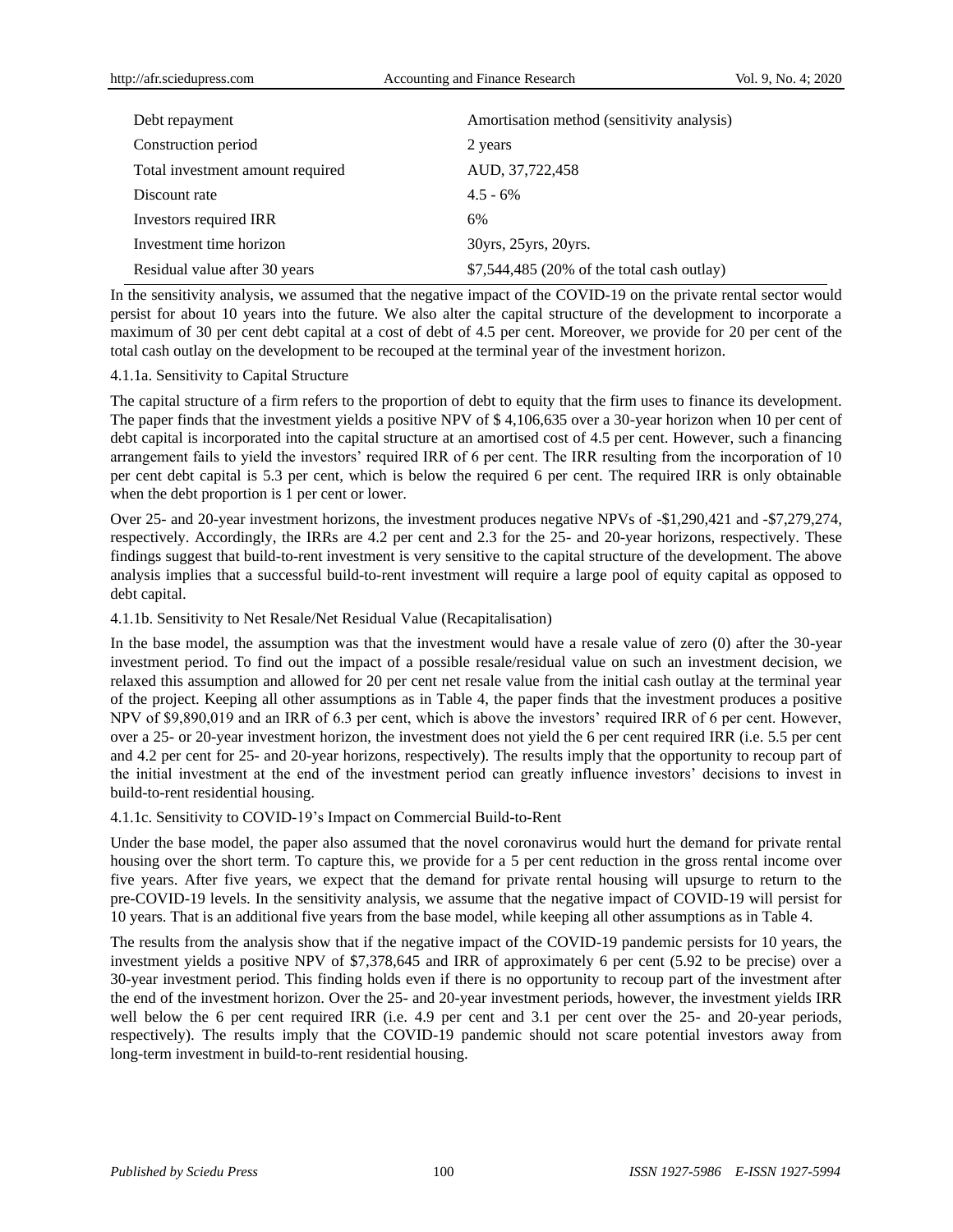# 4.1.1d. Sensitivity to Capital Structure, Resale Value, and COVID -19 Impact

Finally, we examine the sensitivity of the build-to-rent residential development to the combined effect of debt capital, resale value, and the COVID-19 impact. The detailed assumptions are described in Table 7. The NPV resulting from the estimates is \$5,620,779 and the IRR is 5.5 per cent over 30 years. Thus, the IRR is slightly below the investors' required IRR. This means that if an investor employs 10 per cent debt capital at an amortised cost of 4.5 per cent with a potential to recoup 20 per cent of the investment and the COVID-19 negative impact persists for 10 years, the investor will obtain an IRR of approximately 5.5 per cent. The investment under such arrangement will fail to produce positive NPVs over 25- and 20-year investment horizons. The IRR is also well below the required IRR of 6 per cent (i.e. 4.7 per cent and 3.2 per cent over 25 and 20 years, respectively). The analysis, in general, indicates that build-to-rent residential housing will be attractive over a long-term horizon of 30 years and over.

A summary of the findings from the commercial build-to-rent analysis is provided in Table 9.

|            | <b>Base model</b> |        |                                  |            | <b>Sensitivity analysis</b> |            |                 |                      |                    |            |
|------------|-------------------|--------|----------------------------------|------------|-----------------------------|------------|-----------------|----------------------|--------------------|------------|
|            |                   |        | Capital<br>structure<br>$(10\%)$ |            | Resale<br>value<br>(20%)    |            | COVID 19-impact | $(10 \text{ years})$ | All $3$<br>factors |            |
| Investment | <b>NPV</b>        | IRR    | <b>NPV</b>                       | <b>IRR</b> | <b>NPV</b>                  | <b>IRR</b> | <b>NPV</b>      | <b>IRR</b>           | <b>NPV</b>         | <b>IRR</b> |
| period     | (AUD)             | $(\%)$ | (AUD)                            | $(\%)$     | (AUD)                       | $(\%)$     | (AUD)           | $(\%)$               | (AUD)              | (% )       |
| 30 years   | 7,878,881         | 6.02   | 4,106,635                        | 5.3        | 9,890,019                   | 6.3        | 7,378,645       | 5.9                  | 5,620,779          | 5.5        |
| 25 years   | 2,143,555         | 5.0    | $-1,290,421$                     | 4.2        | \$4,649,799                 | 5.5        | 1,643,319       | 4.9                  | 719,627            | 4.7        |
| 20 years   | $-4.266.844$      | 3.22   | $-7,279,274$                     | 2.3        | $-1,143,608$                | 4.2        | $-4.767,080$    | 3.1                  | $-4,651,2409$      | 3.2        |

Table 9. Summary of findings: Commercial build-to-rent housing

*4.2 Affordable Build-to-rent Residential Housing Analysis*

It is interesting to note at this point that the analysis done so far does not suggest affordability of build-to-rent since market rental prices at no discount have been used in the analysis. We, therefore, extend the analysis to incorporate the affordability element by discounting the market rental prices by 25 per cent, consistent with the National Affordable Housing Consortium (NAHC) (Note 4) charges for NRAS properties. Details of the estimated affordable rental prices and the gross rental revenues are provided in Table 10.

| Phase $1(60%)$        |   | Units | Rent/Week | Affordable<br>rent/week | Gross<br>rent/annum |
|-----------------------|---|-------|-----------|-------------------------|---------------------|
|                       |   | (A)   |           | (B)                     | $(A*B*52)$          |
| 1 Bedroom             |   | 12    | 390       | 293                     | 182,520             |
| 1 Bedroom + Study     |   | 12    | 420       | 315                     | 196,560             |
| 2 Bedrooms            |   | 12    | 500       | 375                     | 234,000             |
| $2$ Bedrooms + Study  |   | 12    | 530       | 398                     | 248,040             |
| 3 Bedrooms            |   | 12    | 660       | 495                     | 308,880             |
| Total (Yr1)           | C | 60    |           |                         | 1,170,000           |
| Phase $2(40%)$        |   |       |           |                         |                     |
| 1 Bedroom             |   | 8     | 390       | 293                     | 121680              |
| 1 Bedroom + Study     |   | 8     | 420       | 315                     | 131040              |
| 2 Bedrooms            |   | 8     | 500       | 375                     | 156000              |
| $2$ Bedrooms + Study  |   | 8     | 530       | 398                     | 165360              |
| 3 Bedroom             |   | 8     | 660       | 495                     | 205920              |
| Total (Yr2)           | D | 40    |           |                         | 780000              |
| Gross revenue $(Yr2)$ |   | $C+D$ |           |                         | 1,950,000           |

Table 10. Estimates of affordable rental prices and gross rental revenues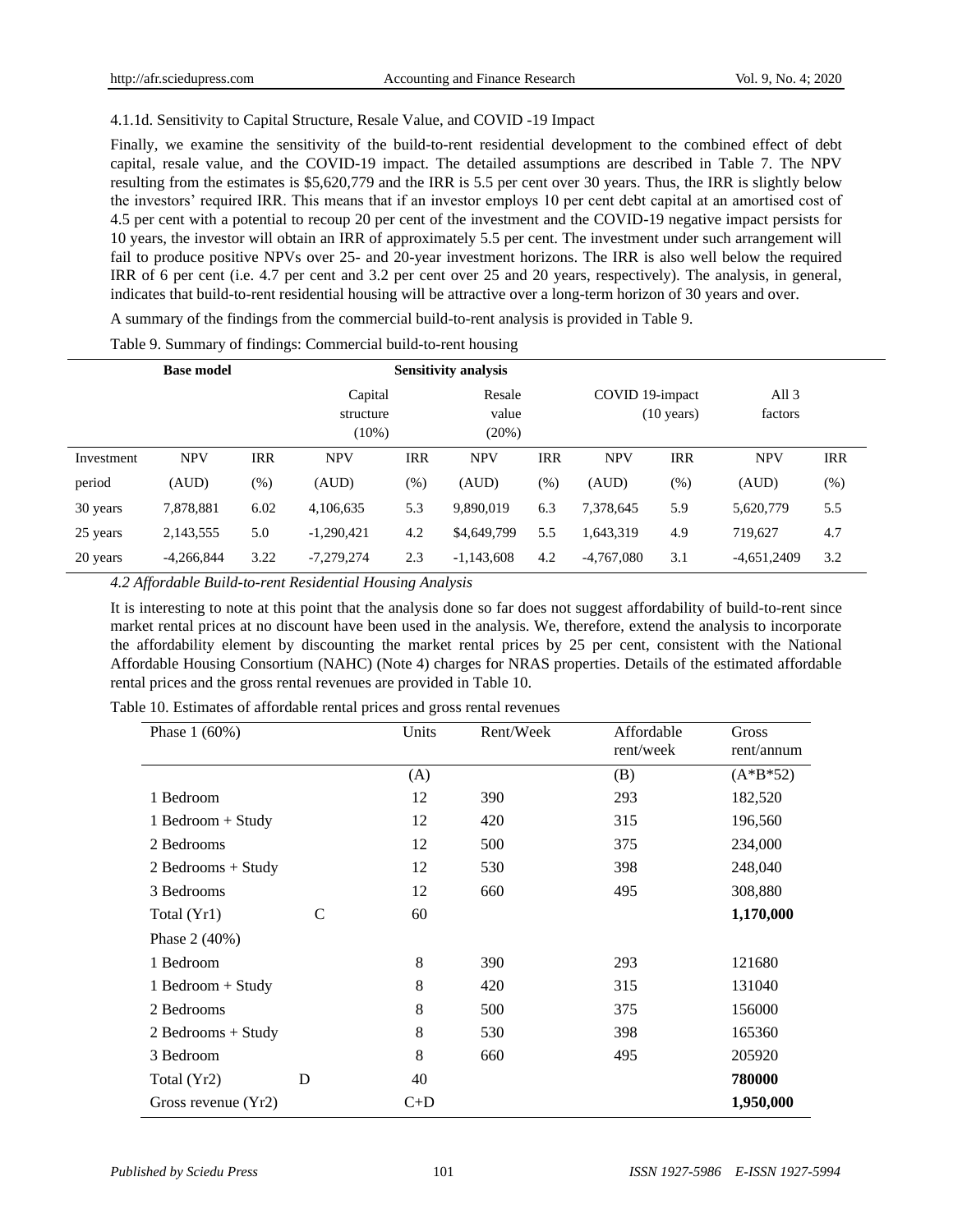Furthermore, certain key assumptions are necessary for the analysis under affordable build-to-rent housing. First, since the housing affordability problem is high in Australia, we expect the vacancy rate in affordable build-to-rent residential dwellings to be relatively lower than in the commercial (market rent) build-to-rent housing. Also, the allowance for uncollected rents is expected to be low among occupants of affordable build-to-rent housing due to the relative affordability of the dwelling units. Other assumptions are summarised in Table 11.

Table 11. The key assumptions for affordable build-to-rent modelling

| Item                                               | Description                                                            |  |  |  |  |
|----------------------------------------------------|------------------------------------------------------------------------|--|--|--|--|
| Operating cash inflows assumptions (Rental income) | '000AUD                                                                |  |  |  |  |
| Gross rental income (A)                            | '000AUD                                                                |  |  |  |  |
| Escalation of revenue & costs                      | 2.20% p.a., begins in the year after entire<br>development is complete |  |  |  |  |
| Allowance for vacancy (B)                          | 1% p.a. of gross rent                                                  |  |  |  |  |
| Allowance for uncollected rent (C)                 | $0.1\%$ p.a. of gross rent                                             |  |  |  |  |
| Allowance for COVID 19 impact (D)                  | 50% decrease in the vacancy rate                                       |  |  |  |  |
| Net rental income (Cash inflows) (A-B-C+D)         |                                                                        |  |  |  |  |
| Operating cash outflow assumptions (OCF)           |                                                                        |  |  |  |  |
| Property management Fees                           | 7% p.a. of gross rent                                                  |  |  |  |  |
| General site maintenance & gardening               | 1% p.a. of gross rental income                                         |  |  |  |  |
| Repairs & maintenance of property                  | 2% p.a. of net rental income                                           |  |  |  |  |
| Marketing costs                                    | 1% p.a. of net rental income                                           |  |  |  |  |
| Water & other utilities                            | 1 % p.a. of net rental income                                          |  |  |  |  |
| <b>DEBT/EQUITY</b>                                 | 0%                                                                     |  |  |  |  |
| Construction period                                | 2 years                                                                |  |  |  |  |
| Total investment amount required                   | AUD, 37,722,423                                                        |  |  |  |  |
| Discount rate                                      | $4.5 - 6\%$                                                            |  |  |  |  |
| Investors required IRR                             | 5%                                                                     |  |  |  |  |
| Investment time horizon                            | 30yrs, 25yrs, 20yrs.                                                   |  |  |  |  |
| Residual value after 30 yrs                        | \$7,544,485 (20% of the total cash outlay)                             |  |  |  |  |

In the case of affordable build-to-rent, the impact of the COVID-19 pandemic is expected to reduce the vacancy rate even further. Under normal economic conditions, the vacancy rate in affordable housing is expected to be lower than in private rental housing at market rentals. However, we are not in normal times and the COVID-19 pandemic is expected to bring some economic hardships to various households, particularly among those on low and moderate household incomes. Thus, more households will move into the affordable housing sector, further lowering the vacancy rate. Homelessness will also increase if the government cannot provide a safety net for households identified as not being able to pay the more affordable rate of rent. To capture the impact of COVID-19 in the affordable build-to-rent modelling, therefore, we assume that the vacancy rate will further reduce by 50 per cent due to COVID-19. We estimate this will be 50 per cent out of the vacancy allowance and add back to the total expected income from the affordable housing project. An extract of the resulting computations for the NPV and IRR analysis is in Table 12.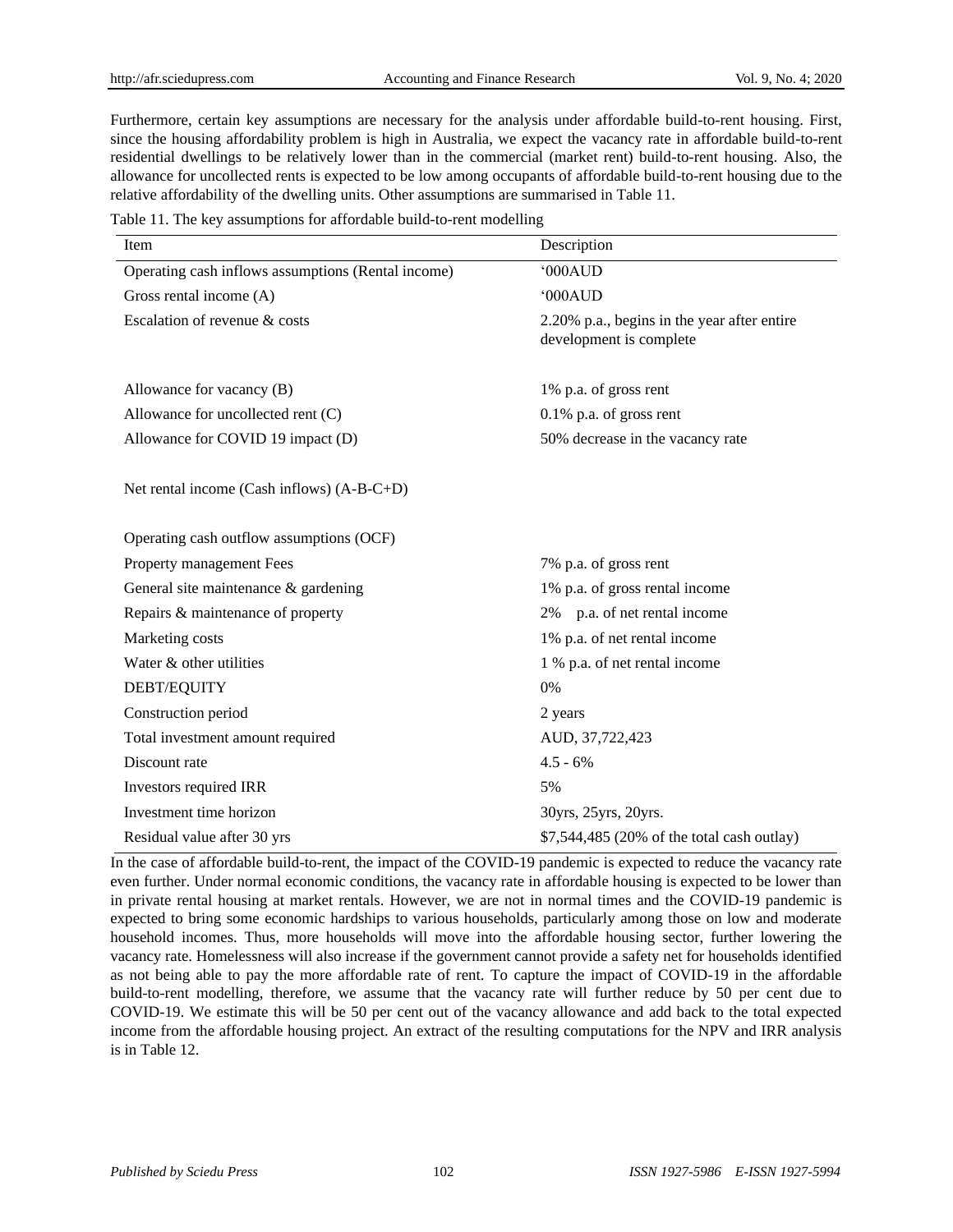# Table 12. An extract of NPV and IRR estimation: Affordable build-to-rent

| Item/Year                                              |              | Yr 0             | Yr1              | Yr 2             | Yr 3             | Yr 4             | Yr 5             | Yr 6             | Yr 30            |
|--------------------------------------------------------|--------------|------------------|------------------|------------------|------------------|------------------|------------------|------------------|------------------|
| Gross rental income                                    | A            | $\boldsymbol{0}$ | 1,170,000        | 1,950,000        | 1,992,900        | 2,036,744        | 2,081,552        | 2,127,346        | 3,586,408        |
| Allowance for vacancy B                                |              | $\boldsymbol{0}$ | 11,700           | 19,500           | 19,929           | 20,367           | 20,816           | 21,273           | 35,864           |
| Allowance for uncollected                              |              |                  |                  |                  | 3,586            |                  |                  |                  |                  |
| rent                                                   | $\mathsf{C}$ | $\boldsymbol{0}$ | 1,170            | 1,950            | 1,993            | 2,037            | 2,082            | 2,127            |                  |
| COVID-19 impact                                        | D            | $\mathbf{0}$     | 5,850            | 9,750            | 9,965            | 10,184           | 10,408           | 10,637           | 14,977           |
| Net rental income                                      |              | $\boldsymbol{0}$ |                  |                  |                  |                  |                  |                  | 3,546,958        |
| $(A-B-C+D)$                                            | ${\bf E}$    |                  | 1,162,980        | 1,938,300        | 1,980,943        | 2,024,523        | 2,069,063        | 2,114,582        |                  |
| Other income                                           | F            | $\boldsymbol{0}$ | $\boldsymbol{0}$ | $\boldsymbol{0}$ | $\boldsymbol{0}$ | $\boldsymbol{0}$ | $\boldsymbol{0}$ | $\boldsymbol{0}$ | 7,544,492        |
| Total revenue $(E+F)$                                  | $\mathbf G$  | $\boldsymbol{0}$ | 1,162,980        | 1,938,300        | 1,980,943        | 2,024,523        | 2,069,063        | 2,114,582        | 11,079,311       |
| <b>OPERATING</b><br><b>EXPENSES</b>                    |              |                  |                  |                  |                  |                  |                  |                  |                  |
| Property management fees<br>$(7%)$ Gross rent          | (a)          | $\boldsymbol{0}$ | 81,900           | 136,500          | 139,503          | 142,572          | 145,709          | 148,914          | 251,049          |
| Repairs & maintenance                                  |              | $\boldsymbol{0}$ |                  |                  |                  |                  |                  |                  |                  |
| $(2\%)$ Net rent                                       | (b)          |                  | 23,260           | 38,766           | 39,619           | 40,490           | 41,381           | 42,292           | 70,939           |
| $\boldsymbol{0}$<br>Marketing costs (1%) Net           |              |                  |                  |                  |                  |                  |                  |                  | 35,470           |
| rental                                                 | (c)          |                  | 11,630           | 19,383           | 19,809           | 20,245           | 20,691           | 21,146           |                  |
| Water & other utilities                                |              | $\boldsymbol{0}$ |                  |                  |                  |                  |                  |                  | 35,470           |
| $(1\%)$ Net rentals                                    | (d)          |                  | 11,630           | 19,383           | 19,809           | 20,245           | 20,691           | 21,146           |                  |
| $\boldsymbol{0}$<br>General site maintenance<br>35,864 |              |                  |                  |                  |                  |                  |                  |                  |                  |
| & gardening Gross rent<br>$(1\%)$                      | (e)          |                  | 11,700           | 19,500           | 19,929           | 20,367           | 20,816           | 21,273           |                  |
| Operating cash outflow                                 |              | $\boldsymbol{0}$ |                  |                  |                  |                  |                  |                  | 428,791          |
| $(a+b+c+d+e)$                                          | H            |                  | 140,119          | 233,532          | 238,670          | 243,920          | 249,287          | 254,771          |                  |
| Net operating cashflow                                 |              | $\boldsymbol{0}$ | 1,022,861        | 1,704,768        | 1,742,273        | 1,780,603        | 1,819,776        | 1,859,811        | 10,650,520       |
| $(G-H)$                                                | $\bf{I}$     |                  |                  |                  |                  |                  |                  |                  |                  |
| Cash outlay                                            | J            | 22,633,475       | 15,088,983       | $\mathbf{0}$     | $\overline{0}$   | $\mathbf{0}$     | $\mathbf{0}$     | $\overline{0}$   | $\boldsymbol{0}$ |
| Net cash flow                                          | $(I-J)$      | $-22,633,475$    | $-14,066,122$    | 1,704,768        | 1,742,273        | 1,780,603        | 1,819,776        | 1,859,811        | 10,650,520       |

The results from the NPV and IRR analysis under the assumptions in Table 10 show that build-to-rent affordable housing might not be feasible and financially viable without significant government support. For instance, the NPV resulting from the model is -\$467,124 and the

IRR is 4.41 per cent over a 30-year horizon. Similar, negative NPVs (-\$4,326,400 and -\$8,576,319) and IRR of 3.50 per cent and 2.06 per cent are reported for the 25- and 20-year investment horizons, respectively.

4.2.1 Sensitivity to Resale Value, Costs of Land, and Land-related Taxes

To proceed with the sensitivity analysis under affordable build-to-rent housing, we make two (2) significant assumptions. First, the paper assumes that the state government will offer, for free, land for affordable build-to-rent and therefore all related land rates and taxes are exempted. Second, we assume that investors will be able to recoup up to 40 per cent of (rather than 20 per cent in the base model) their initial cash outlay on the development. The other assumptions remain unchanged and are summarised in Table 13.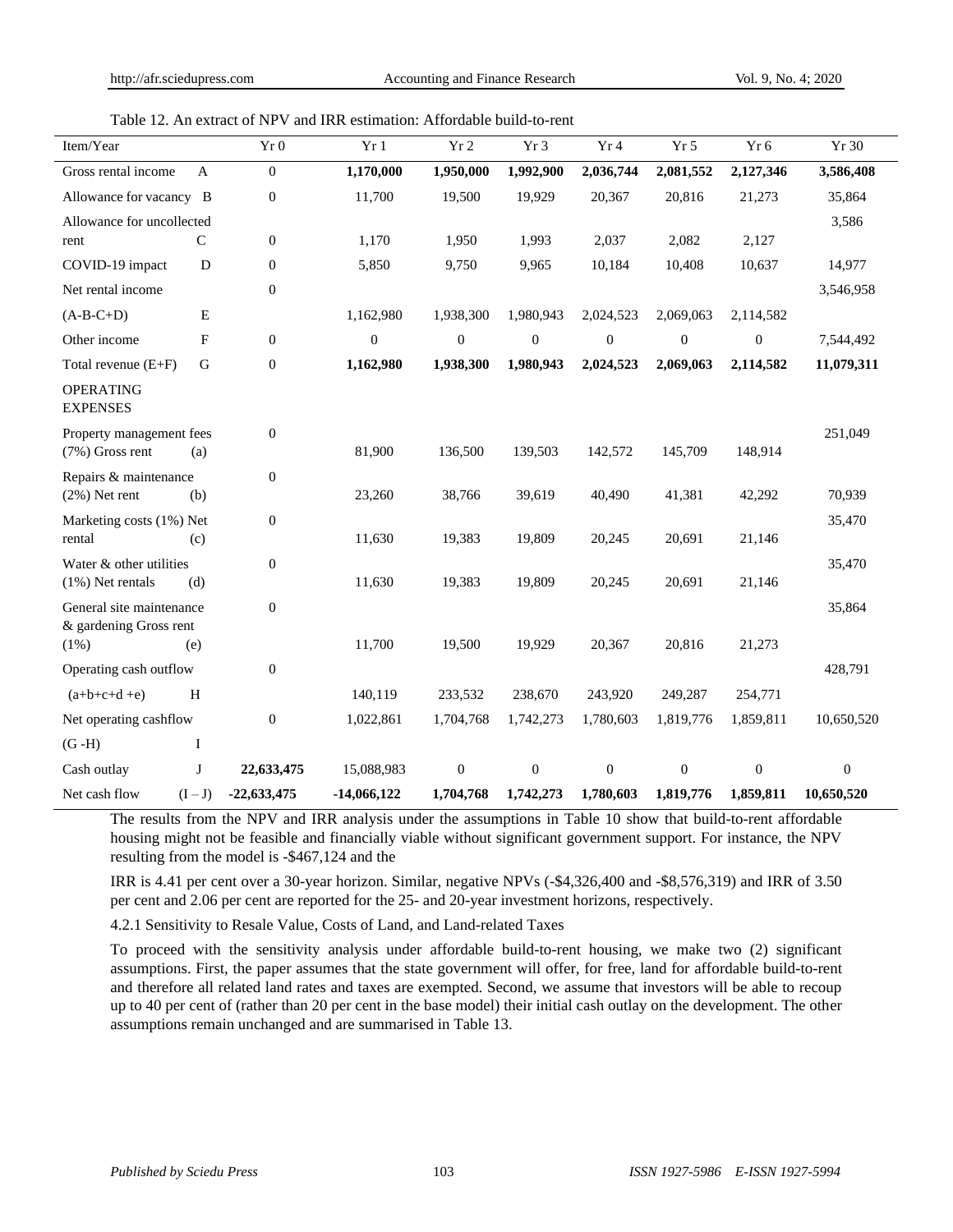| Item                                                  | Description                                                                                                                                                                                                                                                                                                                                                      |
|-------------------------------------------------------|------------------------------------------------------------------------------------------------------------------------------------------------------------------------------------------------------------------------------------------------------------------------------------------------------------------------------------------------------------------|
| Operating cash inflows assumptions (Rental<br>income) | '000AUD                                                                                                                                                                                                                                                                                                                                                          |
| Gross rental income (A)                               | '000AUD                                                                                                                                                                                                                                                                                                                                                          |
| Escalation of revenue & costs                         | 2.20% p.a., begins in the year after entire development<br>is complete                                                                                                                                                                                                                                                                                           |
| Allowance for vacancy (B)                             | 1% p.a. of gross rent                                                                                                                                                                                                                                                                                                                                            |
| Allowance for uncollected rent (C)                    | $0.1\%$ p.a. of gross rent                                                                                                                                                                                                                                                                                                                                       |
| Allowance for COVID 19 impact (D)                     | 50% decrease in the vacancy rate                                                                                                                                                                                                                                                                                                                                 |
| Net rental income (Cash inflows)                      |                                                                                                                                                                                                                                                                                                                                                                  |
| $(A-B-C+D)$                                           |                                                                                                                                                                                                                                                                                                                                                                  |
| Operating cash outflow assumptions (OCF)              |                                                                                                                                                                                                                                                                                                                                                                  |
| Property management fees                              | 7% p.a. of gross rent                                                                                                                                                                                                                                                                                                                                            |
| General site maintenance & gardening                  | 1% p.a. of gross rental income                                                                                                                                                                                                                                                                                                                                   |
| Repairs & maintenance of property                     | 2% p.a. of net rental income                                                                                                                                                                                                                                                                                                                                     |
| Marketing costs                                       | 1% p.a. of net rental income                                                                                                                                                                                                                                                                                                                                     |
| Water & other utilities                               | 1% p.a. of net rental income                                                                                                                                                                                                                                                                                                                                     |
| DEBT/EQUITY                                           | 0%                                                                                                                                                                                                                                                                                                                                                               |
| Construction period                                   | 2 years                                                                                                                                                                                                                                                                                                                                                          |
| Total investment amount required                      | AUD, 34,362,062                                                                                                                                                                                                                                                                                                                                                  |
| Discount rate                                         | $4.5 - 6%$                                                                                                                                                                                                                                                                                                                                                       |
| Investors required IRR                                | 5%                                                                                                                                                                                                                                                                                                                                                               |
| Investment time horizon                               | 30 yrs                                                                                                                                                                                                                                                                                                                                                           |
| Residual value after 30 yrs<br>$\cdots$               | \$13,744,824 (40% of the total cash outlay)<br>$\ddot{ }$ $\ddot{ }$ $\ddot{ }$ $\ddot{ }$ $\ddot{ }$ $\ddot{ }$ $\ddot{ }$ $\ddot{ }$ $\ddot{ }$ $\ddot{ }$ $\ddot{ }$ $\ddot{ }$ $\ddot{ }$ $\ddot{ }$ $\ddot{ }$ $\ddot{ }$ $\ddot{ }$ $\ddot{ }$ $\ddot{ }$ $\ddot{ }$ $\ddot{ }$ $\ddot{ }$ $\ddot{ }$ $\ddot{ }$ $\ddot{ }$ $\ddot{ }$ $\ddot{ }$ $\ddot{$ |

Table 13. The key assumptions for sensitivity analysis—affordable build-to-rent modelling

The NPV resulting from the sensitivity analysis is \$4,494,119 and the resulting IRR is 5.38 per cent. The project IRR is, therefore, above the required IRR of 5 per cent. This means that offering free land and exemptions on land rates and taxes in addition to allowing for high net resale value (40 per cent) at the terminal period for build-to-rent housing will make build-to-rent affordable over the 30-year horizon. Again, the investment produces a positive NPV of \$1,043,193 over the 25-year investment period, but the IRR is 4.74 per cent, which is below the 5 per cent required IRR. Over the 20-year investment horizon, however, the project fails to produce a positive NPV (-\$2,697,849) and the associated IRR is 3.75 per cent. The economic implication is that build-to-rent affordable housing will yield higher returns over a very long-term investment horizon of 30 years or more.

## **5. Discussion of the Results**

The analysis results in this paper have shown that build-to-rent housing can be viable in Australia, but it might not lead to affordable housing outcomes without substantial state and federal government support. Under the commercial (market rent) model, the investment produces an IRR of 6.02 per cent, which is a little above the required IRR by investors (i.e. 6 per cent) when 100 per cent equity is used to fund the investment over 30 years. Where there is an opportunity to recapitalise at least 20 per cent of the initial outlay on the investment after 30 years, the IRR of the development is better at 6.3 per cent. This finding appears to support an earlier observation by Pawson et al. (2019). The authors note that build-to-rent might be feasible in Australia, but without some form of public subsidy, it will not produce affordable housing.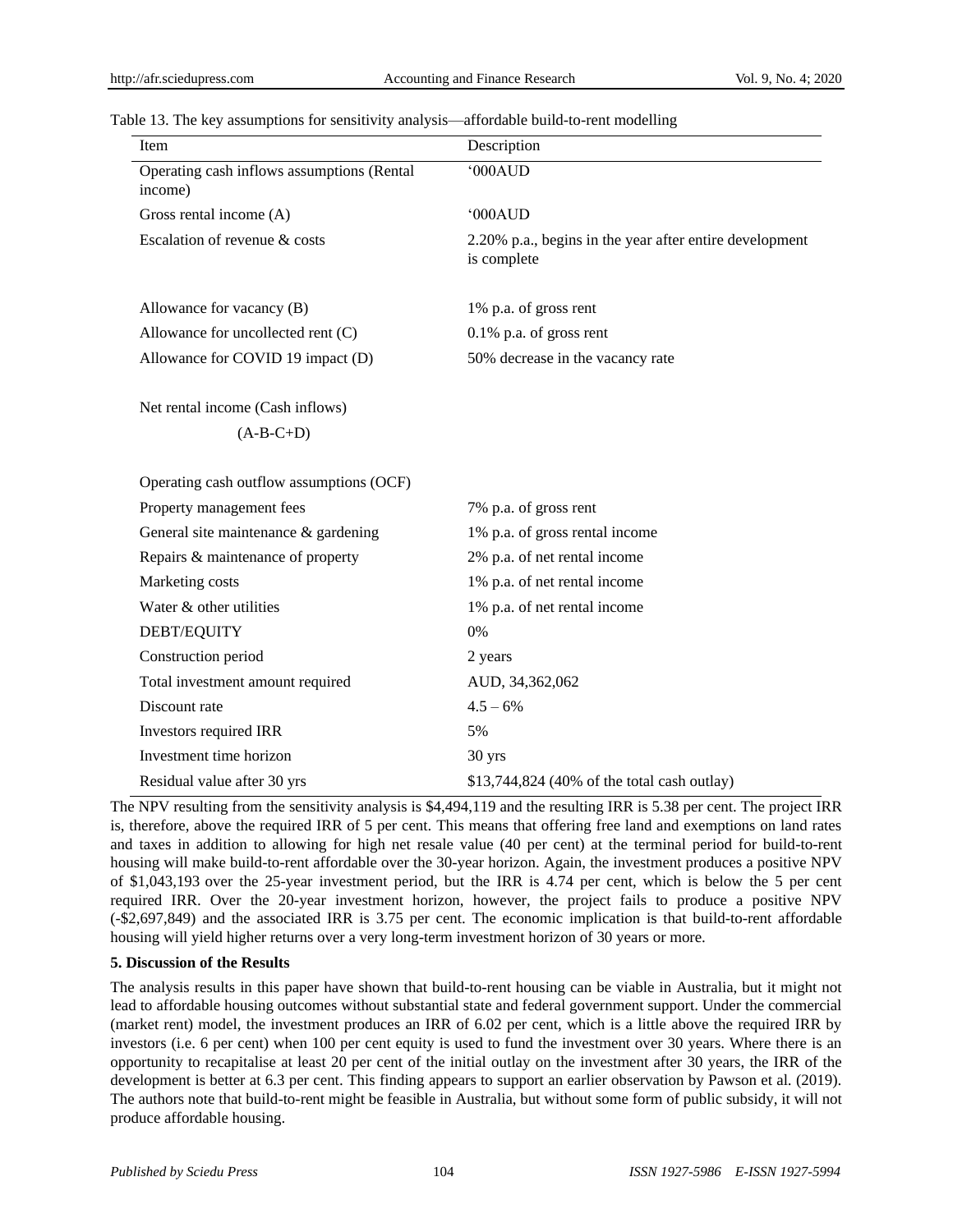Also, when at least 10 per cent debt capital at an amortised cost of debt of 4.5 per cent is incorporated in the capital structure of the development, the investment produced a positive NPV but failed to generate the investors' required IRR of 6 per cent. This again suggests that developing a build-to-rent market in Australia might be feasible if developers can assess a large pool of equity capital, since the investment appears not to favour the use of debt capital. Also, the future outlook for private rental housing demand and, hence, build-to-rent following the COVID-19 pandemic is positive as previously noted in chapter 4 of this paper. It means that when the sources of funding for a build-to-rent is structured to consist of more equity, the build-to-rent investment might be feasible and financially viable over the long term in Australia.

Furthermore, the analysis done under the affordable build-to-rent suggests that build-to-rent housing will not generate affordable housing outcomes without support from state and federal governments. In the sensitivity analysis, we assumed that a developer is offered free land, and all land rate and related taxes are exempted. What this means is that the developer's total cost of development is reduced. Again, making allowance for up to 40 per cent of the development cost to be recouped through a resale at the terminal year improves the overall revenue streams from the project over the 30 years. With these favourable assumptions, the resulting NPV is \$4,494,119 and the IRR is 5.38, which is above the investors' required IRR of 5 per cent under affordable build-to-rent. Thus, build-to-rent might generate an affordable rental outcome with significant state and federal government support.

The findings corroborate early observations by industry players like Cranston (2017) and Mia (2018). Cranston (2017) opines that the current tax regime, whereby developers are not entitled to receive credits on GST resulting from participating in a build-to-rent scheme, is a disincentive for developers and investors. Similar, Pawson et al. (2019) note that build-to-rent without some form of public subsidy will not produce affordable housing.

## **6. Conclusion**

Both government and industry players alike know about the absence of a structured build-to-rent market in Australia. Also, the recent heightened interest among developers and investors on one side, and states and federal government on the other side, have been well reported in the media. Nonetheless, there remain critical issues to be addressed if build-to-rent is to take off at a rate that can result in the supply of affordable housing to meet the growing rental housing demand. Critical among the issues is whether build-to-rent can be feasible under the current regulatory regimes and market structure. Also interesting to stakeholders is the question as to whether build-to-rent can help increase the supply of affordable housing in the private rental sector.

We developed this paper to offer some empirical evidence on the potential financial viability of build-to-rent as an innovation to address the housing affordability challenges in Australia. The paper uses development and management related costing data by WT Partnership Australia and market rental prices from CoreLogic (Formerly RP data) on a proposed 100 residential build-to-rent units and apartments with a car parking basement in the inner city of Brisbane in 2019 for the analysis.

Applying the whole-life costing (WLC) investment analysis methodology, this paper provides some empirical evidence that build-to-rent might be feasible in Australia if the financing arrangement for the development is well structured to incorporate a significantly high proportion of equity financing. Again, the analysis shows that the development might be more viable if investors can recoup part of the initial investment over the investment period. Moreover, it is evident from this paper that under the current regulatory regimes and market structure, build-to-rent will fail to deliver affordable housing. It is, however, observed that providing free land and land-related costs such as stamp duty and other land-related costs in addition to the opportunity to recoup part of the initial cash outlay might help to make build-to-rent affordable. Thus, significant public subsidy, some form of rezoning, and tax concessions costs might be required if build-to-rent developments are to generate affordable housing outcomes in Austral.

## **References**

Asia Pacific Real Estate Association. (2014). *Asia Pacific REITs a comparative regulatory & tax study*. Asia Pacific Real Estate Association, Singapore.

Australian Bureau of Statistics. (2019). Australian National Accounts: State Accounts, 2018-19. <https://www.abs.gov.au/ausstats/abs@.nsf/mf/5220.0>

Australian Government. (2018a). International Student Data 2018; Dept. of Education and Training data and research.

[https://internationaleducation.gov.au/research/I](https://internationaleducation.gov.au/research/)nternational-StudentData/Pages/InternationalStudentData2018.as px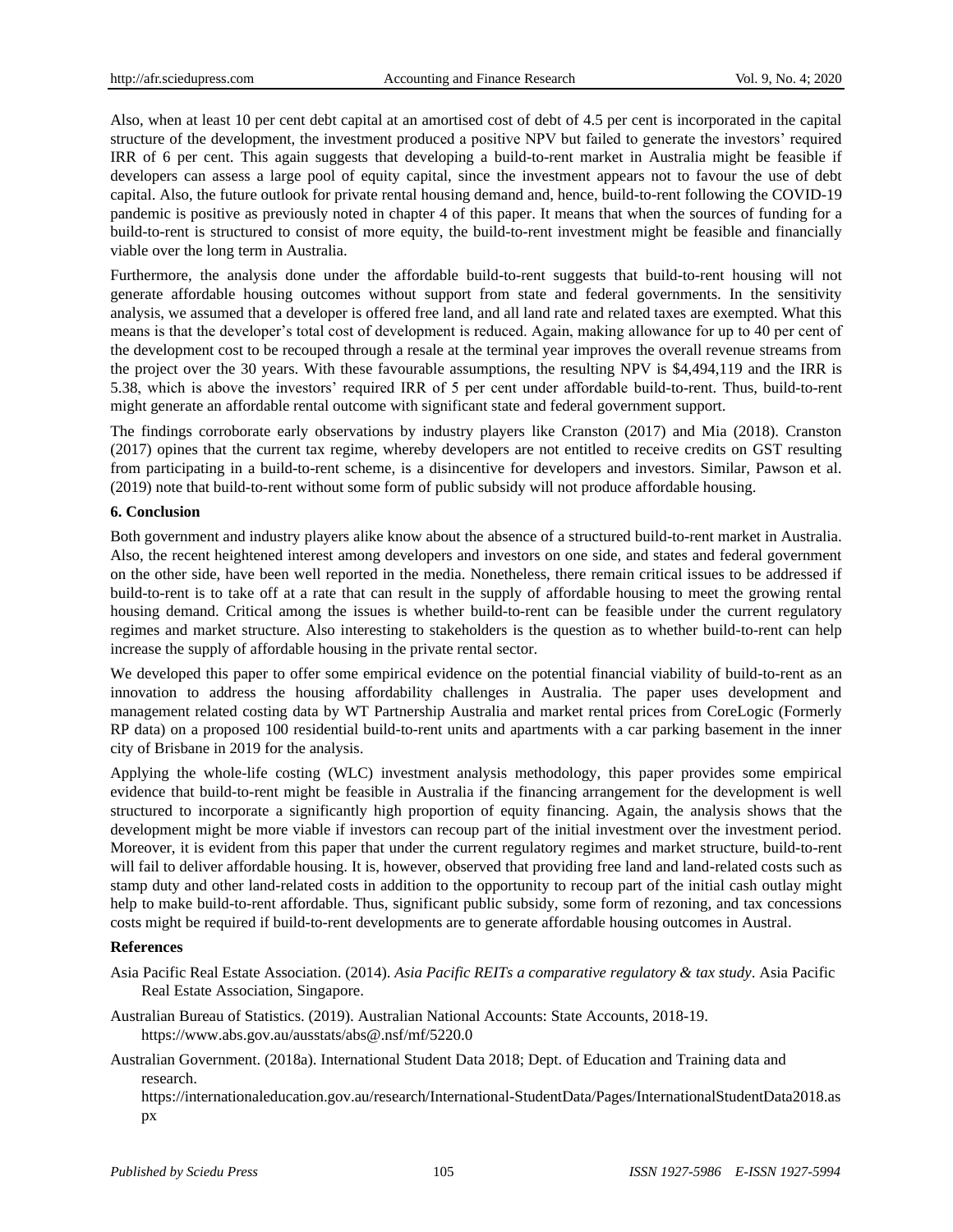- Bradley D, Nothaft F., & Freund J. (1998). *Financing multifamily property: A play with new actors and new lines; Cityscape, 4*(1), 5-17. https://doi.org/10.2139/ssrn.149462
- British Standards Institution. (2008). BS ISO 15868-5:2008: Building and Constructed Assets Service Life Planning; Part 5 – Life Cycle Costing, British Standards Institution, London.
- Bryant, L. (2016). Housing affordability in Australia: an empirical study of the impact of infrastructure charges. *Journal of Housing and the Built Environment, 32*(3), 559-579. https://doi.org/10.1007/s10901-016-9527-0
- Building Research Establishment. (2004). Whole Life Costing Fact Sheet, Building Research Establishment Ltd, Centre for Whole Life Construction and Conservation, Watford.
- Clift, M. (2003). "Life-cycle costing in the construction", *UNEP Industry and Environment*, September, 37-41.
- Constructing Excellence. (2003). Fact Sheet: Whole Life Costing, Constructing Excellence in the Built Environment, London.
- Construction Clients' Forum. (2000). Whole Life Costing A Client's Guide, CCF, London.
- Cox, W., & Pavletich, H. (2019). 15<sup>th</sup> annual demographia international housing affordability survey: 2019. *Demographia.*
- Cranston, M. (2017). Build to Rent a Key for Australian housing affordability. *The Australian Financial Review*, Australia.

<https://www.afr.com/real-estate/build-to-rent-a-key-for-australian-housing-affordability-20170830-gy6y2x>

- Cridland, M. (2017). Tackling GST 'Leakage' is key to Housing Supply, Affordability; *Australian Financial Review*; 28 March[. http://www.klgates.com/gst-credits-the-way-to-affordability-03-28-2017/](http://www.klgates.com/gst-credits-the-way-to-affordability-03-28-2017/)
- Debrezion, G., Pels, E. & Rietveld, P. (2007). The Impact of Railway Stations on Residential and Commercial Property Value: A Meta-Analysis. *Journal of Real Estate Finance and Economics*, 35, 161–180. <https://doi.org/10.1007/s11146-007-9032-z>
- Evans, R., Haryott, R., Haste, N., & Jones, A. (1998). *The Long-Term Costs of Owning and Using Buildings*, Royal Academy of Engineering, London.
- Fell, E. (2015). The growth of student accommodation as an asset class in Australia. [http://www.nortonrosefulbright.com/knowledge/publications/130703/the-growth-of-student-a](http://www.nortonrosefulbright.com/knowledge/publications/130703/the-growth-of-student-)ccommodation-asan-asset-class-in-australia
- Fields, D., & Uffer, S. (2016). *The financialisation of rental housing: A comparative analysis of New York City and Berlin; Urban Studies, 53*(7),1486-1502[. https://doi.org/10.1177/0042098014543704](https://doi.org/10.1177/0042098014543704)
- Flanagan, R., & Norman, G. (1987). *Life Cycle Costing; Theory and Practice, RICS*, Surveyors Publications, London.
- Framer, M., & Donnel, R. (2013). *Build to Rent: Pushing the boundaries*. ARCADIS, The United Kingdom.
- Homes and Communities Agency. (2012b). Build-to-Rent fund. <http://www.homesandcommunities.co.uk/ourwork/private-rented-sector>
- Immergluck, D. (2007). The Beltline and Rising Home Prices: Residential Appreciation near the Beltline Tax Allocation District and Policy Recommendations to Minimize Displacement. Atlanta: Georgia Stand Up.
- Joint Center for Housing Studies. (2018). America's Rental Housing 2017; Cambridge, Mass: Harvard University http:/[/www.jchs.harvard.edu/research/americasrental-housing-2017](http://www.jchs.harvard.edu/research/americasrental-housing-2017)
- King, P. (2009). *Understanding Housing Finance: Meeting Needs and Making Choices*. 2nd Edition, Routledge, London. https://doi.org/10.4324/9780203882719
- Kishk, M., Al-Hajj, A., Pollock, R., Aouad, G., Bakis, N., & Sun, M. (2003). "Whole -life costing in construction: a state of the art review", *The RICS Foundation Research Paper Series, 4*(18), 1-39.
- Knight, F. (2017). Build-to-Rent.

[http://content.knightfrank.com/research/1244/d](http://content.knightfrank.com/research/1244/)ocuments/en/resinsight170418-4596.pdf

- Knight, F. (2018a). Student Housing 2018.
	- [http://content.knightfrank.com/research/1040/documents/en/australianstudent-a](http://content.knightfrank.com/research/1040/documents/en/australianstudent-)ccommodation-insight-2018-512 2.pdf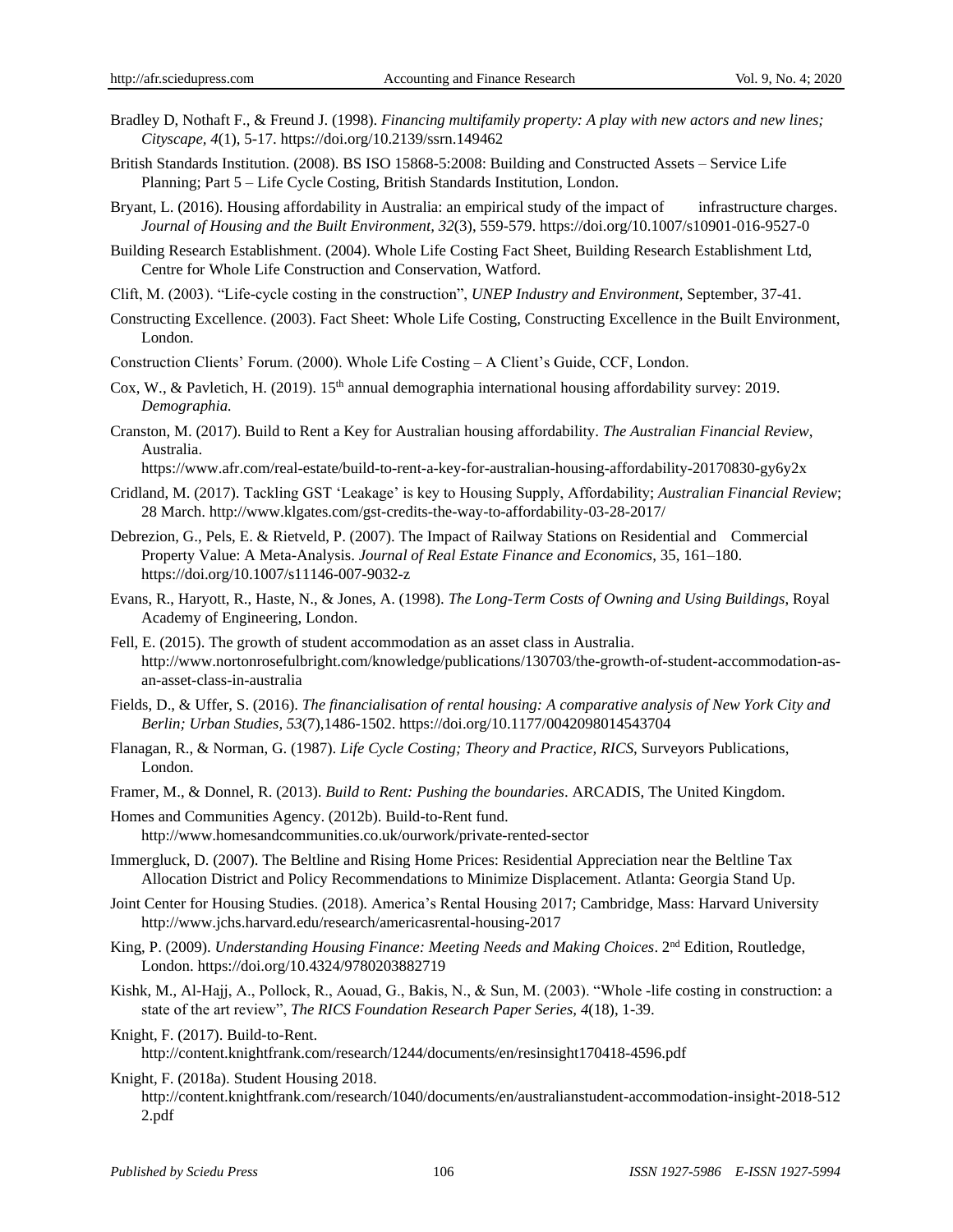- Konstantinos J., Liapis, D. D., Kantianis, C., & Galanos, L. (2014). "Commercial property whole life costing and the taxation environment", *Journal of Property Investment & Finance, 32* (1), 56-77. <https://doi.org/10.1108/JPIF-08-2013-0049>
- London Councils. (2017). Everything you need to know about build to rent. London Councils, the United Kingdom.
- [Mia, Z.](mailto:miaz@ratio.com.au?subject=Build%20to%20Rent) (2018). Housing Affordability Is Build-to-Rent the Answer? Build-to-Rent A Primer. Retrieved from <http://www.ratio.com.au/housing-affordability-is-build-to-rent-the-answer>
- Moss, H. (2018). Unlocking the Potential of Build to Rent Housing: the Key to solving the U.K's housing Crisis. Infraread, Issue 11/UK. [https://www.ashurst.com/en/news-and-insights/insights/unlocking-the-potential-of-build-to-rent-housing-the-ke](https://www.ashurst.com/en/news-and-insights/insights/unlocking-the-potential-of-build-to-rent-housing-the-key-to-solving-the-uk-housing-crisis/)

[y-to-solving-the-uk-housing-crisis/](https://www.ashurst.com/en/news-and-insights/insights/unlocking-the-potential-of-build-to-rent-housing-the-key-to-solving-the-uk-housing-crisis/)

- O'Donovan, C. (2014). A new model for the private rented sector in Ireland. Society of Chartered Surveyors Ireland, Ireland.
- Olubodun, F., Kangwa, J., Oladapo, A., & Thompson, J. (2010). "An appraisal of the level of application of life cycle costing within the construction industry in the UK", *Structural Survey, 28*(4), 254-265. <http://dx.doi.org/10.1108/02630801011070966>
- Pawson, H., Martin, C., van den Nouwelant, R., Milligan, V., Ruming, K., & Melo, M. (2019). Build-to-Rent in Australia: Product feasibility and affordable housing contribution, Report, Sydney: Landcom.
- Ronald, R., & Kadi, J. (2016). The revival of private landlords in Britain's post-home- ownership society; HOUWEL working paper 9, University of Amsterdam.
- Royal Institution of Chartered Surveyors. (1986). A Guide to Life Cycle Costing for Construction, Royal Institution of Chartered Surveyors, Surveyors Publications, London.
- Russo, J. (2017). Build-to-rent will struggle in Australia: thriving & surviving the 4th Industrial Revolution. *Financial Review*. Innovation Summit, 2017, Sofitel Wentworth Sydney. [http://www.afr.com/real-estate/residential/vic/build-to-rent-will-struggle-in-australia-joe-russo-20170904-gyabk](http://www.afr.com/real-estate/residential/vic/build-to-rent-will-struggle-in-australia-joe-russo-20170904-gyabk2) [2](http://www.afr.com/real-estate/residential/vic/build-to-rent-will-struggle-in-australia-joe-russo-20170904-gyabk2)
- Savills. (2017a). Spotlight 2017-18: World Student Housing: Investment, Demand, *Supply- Country Overviews*. [https://pdf.euro.savills.co.uk/globalresearch/world-student-h](https://pdf.euro.savills.co.uk/globalresearch/world-student-)ousing-2017-18.pdf
- Savills. (2017b). Market report 2017: Australian Student Accommodation. [https://www.savills.com.au/publications-pdf/savills-student-accommodation-market-report-2](https://www.savills.com.au/publications-pdf/savills-student-accommodation-market-report-)017.pdf
- Stephens, M. Perry, J., Wilcox, S., Williams, P., & Young, G. (2018). UK Housing Review 2018; Coventry: Chartered Institute of Housing. https://www.ukhousingreview.org.uk/ukhr18/index.html
- Tietz, S.B. (1987). "Lifecycle costing and whole-life design", *The Structural Engineer, 65A*(1), 10-11.
- Todd, N., & Burnett, K. (2015). How can the LIHTC program most effectively be used to provide Affordable Rental Housing near Transit? US Department of Housing and Urban Development Stable. <http://www.jstor.org/stable/26326942>
- Warnock, V.C., & Warnock, F.E. (2008). Markets and housing finance. *Journal of Housing Economics, 17*(3), 1-33. https://doi.org/10.1016/j.jhe.2008.03.001
- Woodward, D.G. (1997). "Life cycle costing theory, information acquisition and application", *International Journal of Project Management, 15*(6), 335-344. https://doi.org/10.1016/S0263-7863 (96)00089-0

Yates, A. (2018). Reports from 2018 National Multifamily Housing Council.